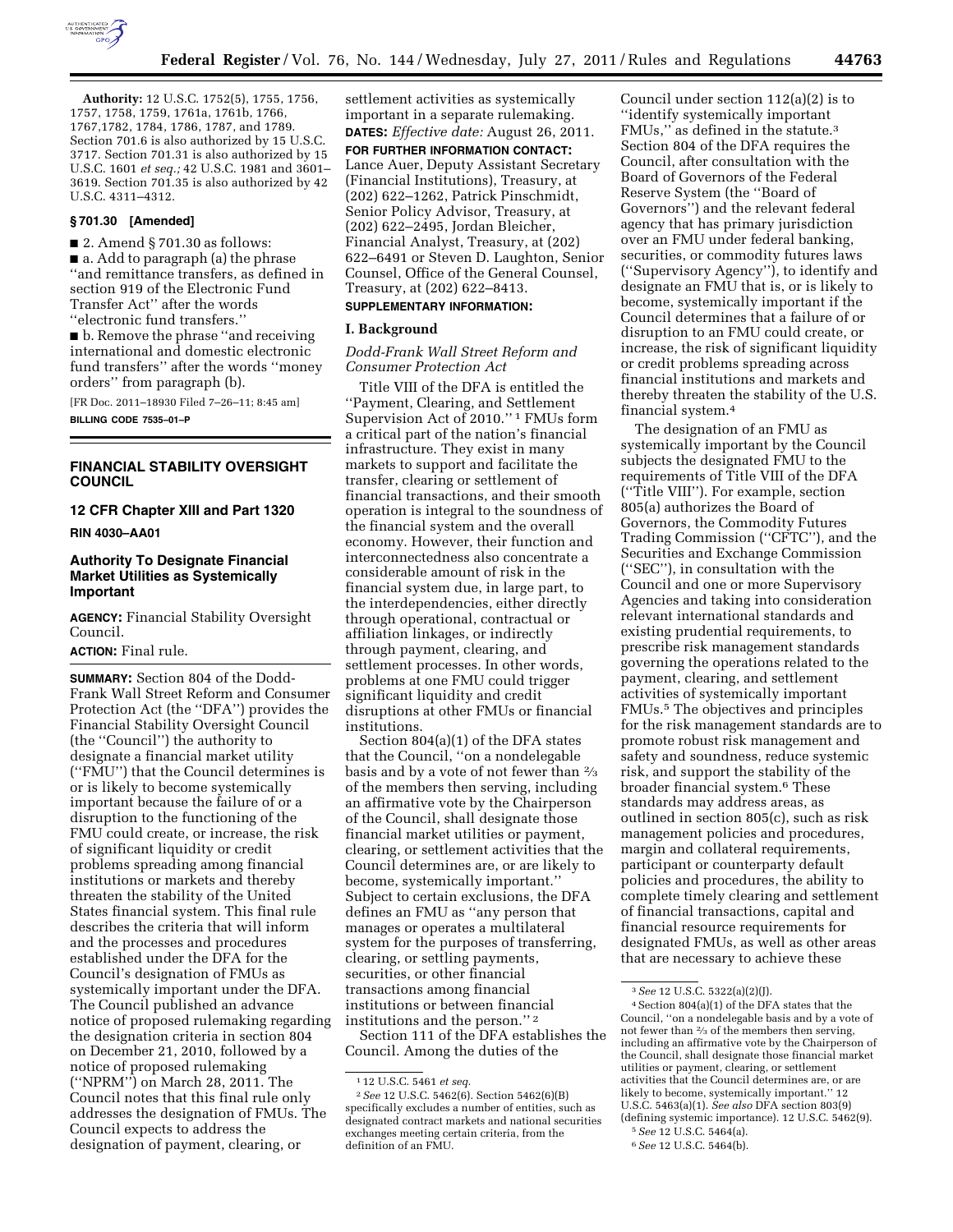objectives and principles.7 Designation also subjects the FMU to additional examinations and reporting requirements, as well as potential enforcement actions. In addition, as set forth in section 806(a), the Board of Governors may authorize a Federal Reserve Bank to establish and maintain an account for a designated FMU and provide the services listed in section 11A(b) of the Federal Reserve Act to the designated FMU.8

# *Designation of Financial Market Utilities: Overview of the Proposed Rule*

In March 2011, the Council issued, and requested public comment on, an NPRM that included the analytical framework that the Council would use to determine whether an FMU should be designated as systemically important in accordance with Title VIII.<sup>9</sup> As noted in the NPRM, section 804(a)(2) of the DFA provides that, in determining whether an FMU should be designated as systemically important, the Council must consider:

A. The aggregate monetary value of transactions processed by the FMU;

B. The aggregate exposure of the FMU to its counterparties;

C. The relationship,

interdependencies, or other interactions of the FMU with other FMUs or payment, clearing or settlement activities;

D. The effect that the failure of or a disruption to the FMU would have on critical markets, financial institutions, or the broader financial system; and

E. Any other factors that the Council deems appropriate.10

Under the approach described in the NPRM, the Council would evaluate FMUs under each of the four specific statutory considerations, as well as any other factors the Council deems relevant, using quantitative metrics where possible and appropriate. Informed by data collected with respect to each statutory consideration, the Council would use its judgment to determine whether an FMU should be designated as systemically important and thus subject to the relevant heightened risk management standards prescribed by the Board of Governors, the SEC, or the CFTC. Any determinations of the Council would ultimately be based on an evaluation of whether the failure or disruption of the FMU could pose a threat to the financial stability of the U.S. financial system as described in DFA section 803(9).11

The NPRM indicated that the Council expected to use the statutory considerations discussed above as the base line criteria for assessing an FMU's systemic importance, regardless of the type of payment, clearing or settlement activities that the FMU is engaged in. However, the NPRM also stated that the application of the statutory considerations would be adapted for the risks presented by a particular type of FMU and business model. For example, the metrics that are best suited for assessing the systemic importance of a central counterparty will likely differ from the metrics used to assess the importance of an interbank payment system. In light of such differences, the Council will apply metrics in a manner that is appropriate to a specific FMU or market segment.12

In addition, the NPRM sets out a twostage process for evaluating the systemic importance of an FMU prior to a vote of proposed designation by the Council. The first stage would consist of a largely data-driven process for the Council, working with its committees, to identify a preliminary set of FMUs, whose failure or disruption could potentially threaten the stability of the U.S. financial system.<sup>13</sup> In the second stage, the FMUs identified through the first stage would be subject to a more indepth review, with a greater focus on qualitative factors, in addition to institutional and market specific considerations. If an FMU reached the second stage of the evaluation process, the Council would notify the FMU under consideration and provide the FMU with an opportunity to submit written materials to the Council in support of or in opposition to designation as outlined in proposed rule section 1320.11. In the case of a proposed designation of systemic importance, an FMU would be notified and given the opportunity to request a written or oral hearing before the Council to demonstrate that the proposed determination is not supported by substantial evidence as outlined in proposed rule section 1320.12. Following this hearing, the Council would complete its considerations and carry out its final vote and notification to the FMU.14

### *Overview of the Public Comments*

The Council received 15 comments in response to the NPRM—including submissions from industry groups, clearinghouses, retail payment systems and other financial institutions 15 addressing a wide variety of issues. Commenters submitted suggestions regarding the substantive criteria for designation, including the relevance of certain considerations to various types of FMUs operating across different markets, quantitative designation thresholds and other matters related to the description of potential metrics to be used by the Council, as outlined in the NPRM. With respect to the designation process, commenters made recommendations regarding the ability of an FMU to apply for designation or rescission, the periodic reevaluation of designated and non-designated FMUs, Council communication to FMUs, the collection of information from FMUs, deadlines for FMUs to request hearings and submit information, Council voting procedures, and the confidentiality of proceedings, notifications and information gathered by the Council. Several commenters addressed potential designations of FMUs operating ''retail payment systems,'' with some arguing that the final rule should categorically exclude, or contain a presumption against, the designation of retail payment systems, and others recommending designation of at least some retail payment systems. Commenters also suggested that, given the global nature of payment, clearing and settlement flows, the designation framework should account for international regulatory oversight and standards. Specific comments are discussed in more detail in the relevant portions of the section-by-section analysis.

# **II. Final Rule**

## *Overview*

After considering the comments, the Council has adopted a final rule to implement section 804 of the DFA. The final rule is substantially similar to the proposed rule, maintaining the twostage designation process and the key considerations and the subcategories for

<sup>7</sup>*See* 12 U.S.C. 5464(c).

<sup>8</sup>*See* 12 U.S.C. 5465(a).

<sup>9</sup>Authority To Designate Financial Market Utilities as Systemically Important, 76 FR 17047 (March 28, 2011).

<sup>10</sup> 12 U.S.C. 5463(a)(2).

<sup>11</sup>Authority To Designate Financial Market Utilities as Systemically Important, 76 FR at 17055. 12 *Id.* 

<sup>13</sup> *Id.* 

<sup>14</sup> *Id.* 

<sup>15</sup>Comments were received from: Americans for Financial Reform, the American Bankers Association, American Express, Better Markets, Robert Brasell, the Committee on Capital Markets Regulation, the Council of Institutional Investors, LCH.Clearnet Group Limited, MasterCard Worldwide, the National Automated Clearing House Association, Sun Hong Rie, The Clearing House Association L.L.C. and The Clearing House Payments Company L.L.C., The Depository Trust & Clearing Corporation, The Financial Services Roundtable, and The Options Clearing Corporation.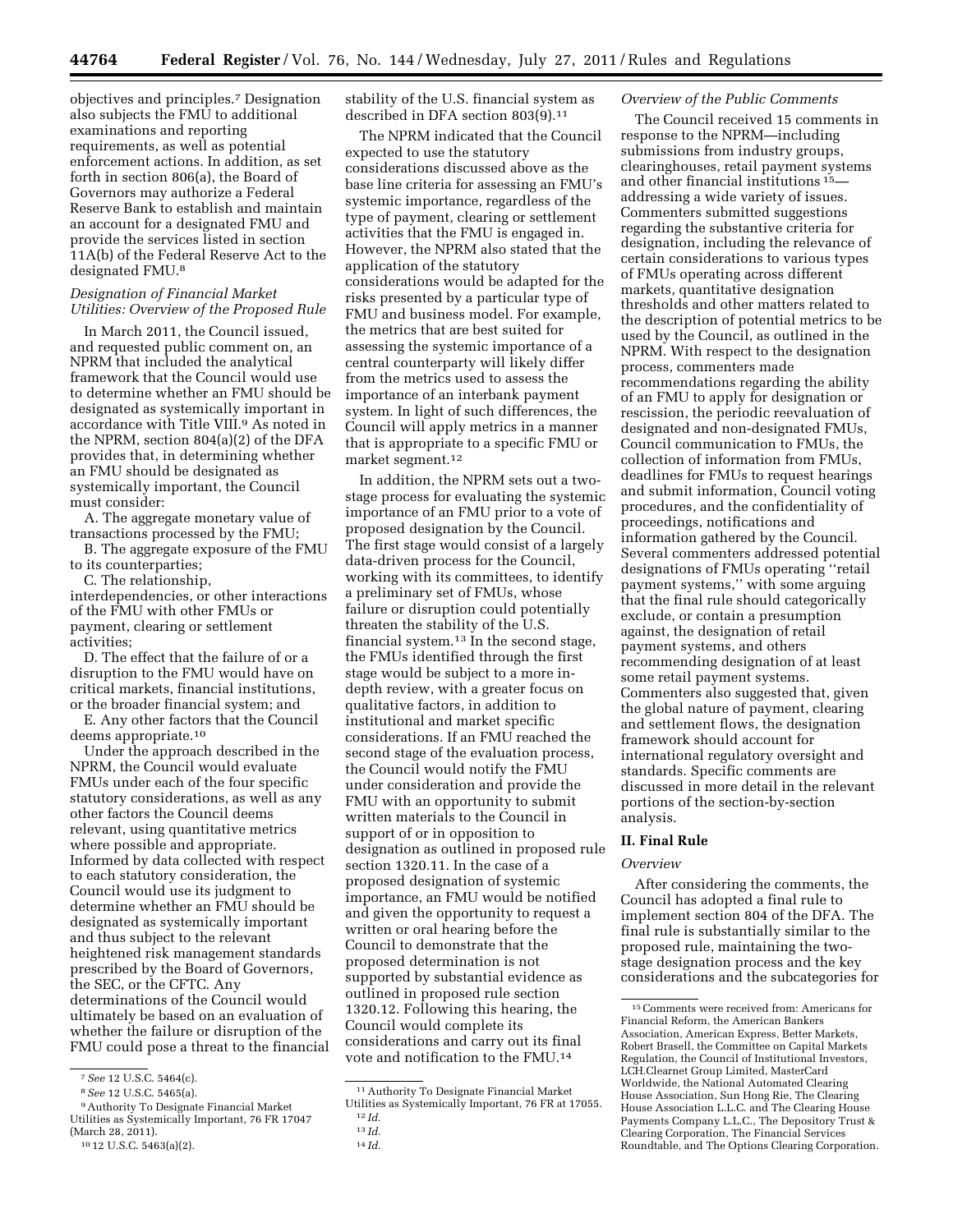designation. However, the application of certain subcategories and illustrative metrics have been moved from stage one to stage two and the Council has added procedural provisions affording FMUs the right to an after-the-fact hearing following the Council's waiver or modification of a notice, hearing, or other requirement.16 A summary of the key provisions of the rule, highlighting certain portions of the designation process and analytical criteria, is provided below. This summary is followed by a section-by-section analysis of key sections of the regulatory text, relevant comment letters, and changes to the proposed rule.

The Council expects to use a twostage process for evaluating FMUs prior to a vote of proposed designation. The first stage will consist of a largely datadriven process for the Council to identify a preliminary set of FMUs, whose failure or disruption could potentially threaten the stability of the U.S. financial system. In the second stage, the FMUs identified through the first stage of review will be subject to a more in-depth review, with a greater focus on qualitative factors, in addition to other institution and market specific considerations.

The Council's analytical framework, which was summarized in the NPRM, is outlined below. As discussed in more detail in the section-by-section analysis, metrics referenced herein are offered for purposes of illustration and their application will vary by specific market or institution. If information for a specific metric described below is not available or is not relevant to an FMU under consideration, the Council may consider an alternate or substitute metric for which information is

Specifically, the Council will begin applying the following four subcategories in section  $1320.10(\ddot{d})(3)$ –(6) at stage two: concentration of participants, concentration by product type, the degree of tiering, and potential impact or spillover in the event of a failure or disruption.

The Council also decided to clarify several of the illustrative metrics or to begin considering such metrics at stage two. For example, certain metrics in stage one will be calculated on ''average'' values, a more generic term, rather than the more specific "mean" or "median" terms for value, as indicated in the NPRM. The Council also moved the consideration of ''the mean and peak aggregate value of an FMU's financial resources held to address the credit risks arising from a potential participant default (i.e., participant, clearing or margin fund)'' from stage one to stage two.

available or which the Council considers more relevant. In appropriate cases, the Council may exclude a metric from consideration for a particular FMU. The Council may revise the metrics as new data become available and as the process for evaluating FMUs for designation evolves.

### Analytical Framework: Stage One

The Council is establishing subcategories to further address the specific statutory considerations that are set forth in section 804(a)(2) of the DFA. These subcategories are substantively similar to those contained in the proposed rule. Certain subcategories and associated metrics are described below to illustrate how the considerations will be taken into account in assessing systemic importance.

# **Consideration (A): Aggregate Monetary Value of Transactions Processed by an FMU**

• Subcategory (A)(1): Number of transactions processed, cleared or settled by the FMU

Within subcategory (A)(1), examples of the types of metrics that the Council may consider include daily average 17 and historical peak gross volumes processed, cleared or settled.

• Subcategory (A)(2): Value of transactions processed, cleared or settled, by the FMU

Within subcategory (A)(2), examples of the types of metrics that the Council may consider include daily average and historical peak gross values processed, cleared or settled.

• Subcategory (A)(3): Value of other financial flows that may flow through an FMU

Within subcategory (A)(3), the Council may consider the daily average and historical peak value of variation margin, as well as the change in average daily and peak daily initial margin.

# **Consideration (B): Aggregate Exposure of an FMU to Its Counterparties**

• Subcategory (B)(1): Credit exposures 18 to counterparties

Within subcategory (B)(1), the Council may consider the use of metrics that measure the average aggregate daily value and peak aggregate dollar value of collateral (before or after haircut) posted to the FMU; average daily and peak aggregate intraday credit provided by an

FMU to participants; and the mean and peak daily value of initial margin held by an FMU.

• Subcategory (B)(2): Liquidity exposures to counterparties

Within subcategory (B)(2), the Council may consider measures of the estimated peak liquidity need in the case of the default of the largest single counterparty to the FMU and the average and peak daily aggregate dollar value of pay outs by an FMU to its counterparties.

# **Consideration (C): Relationship, Interdependencies, or Other Interactions of an FMU With Other FMUs or Payment, Clearing or Settlement Activities**

Within consideration (C), the Council may consider metrics that measure the relationships and interdependencies of an FMU, including those that measure interactions of an FMU with different participants, such as systemically important financial and/or nonfinancial companies, central banks, or other payment, clearing or settlement systems, with trading platforms (such as exchanges and alternative trading systems), and with the market environment more generally, including contractual relationships, that support the operations of an FMU.

# **Consideration (D): Effect That the Failure of or Disruption to an FMU Would Have on Critical Markets, Financial Institutions or the Broader Financial System**

• Subcategory (D)(1): Role of an FMU in the market served

Within subcategory (D)(1), the Council may consider market share metrics such as an FMU's volume as a percentage of total market volume or value as a percentage of total market value.

• Subcategory (D)(2): Availability of substitutes

Within subcategory (D)(2), the Council may consider whether there exist, and if so, the number of other FMUs that may provide the same function or product, or provide an alternative payment mechanism, and how readily available a potential substitute would be for participants, considering such additional factors as operational capability and timing.

## **Consideration (E): Any Other Factors That the Council Deems Appropriate**

Under this statutory consideration, the Council retains its ability to consider additional subcategories, metrics and qualitative factors as may be relevant and appropriate. Such additional factors may be based on the

<sup>16</sup> In the NPRM, the Council laid out its analytical framework for stage one in which it proposed to begin considering each of the subcategories with corresponding illustrative metrics. Upon further evaluation, the Council has decided to begin applying certain subcategories and metrics in stage two rather than stage one to further enhance the transparency of the stage one process by relying upon readily available data that is generally easy to quantify.

<sup>17</sup> In considering ''average'' data, the Council will use mean or median values, depending on which is appropriate in a particular case.

<sup>&</sup>lt;sup>18</sup> In the context of derivatives clearing, the term ''credit exposures'' refers to potential future exposures.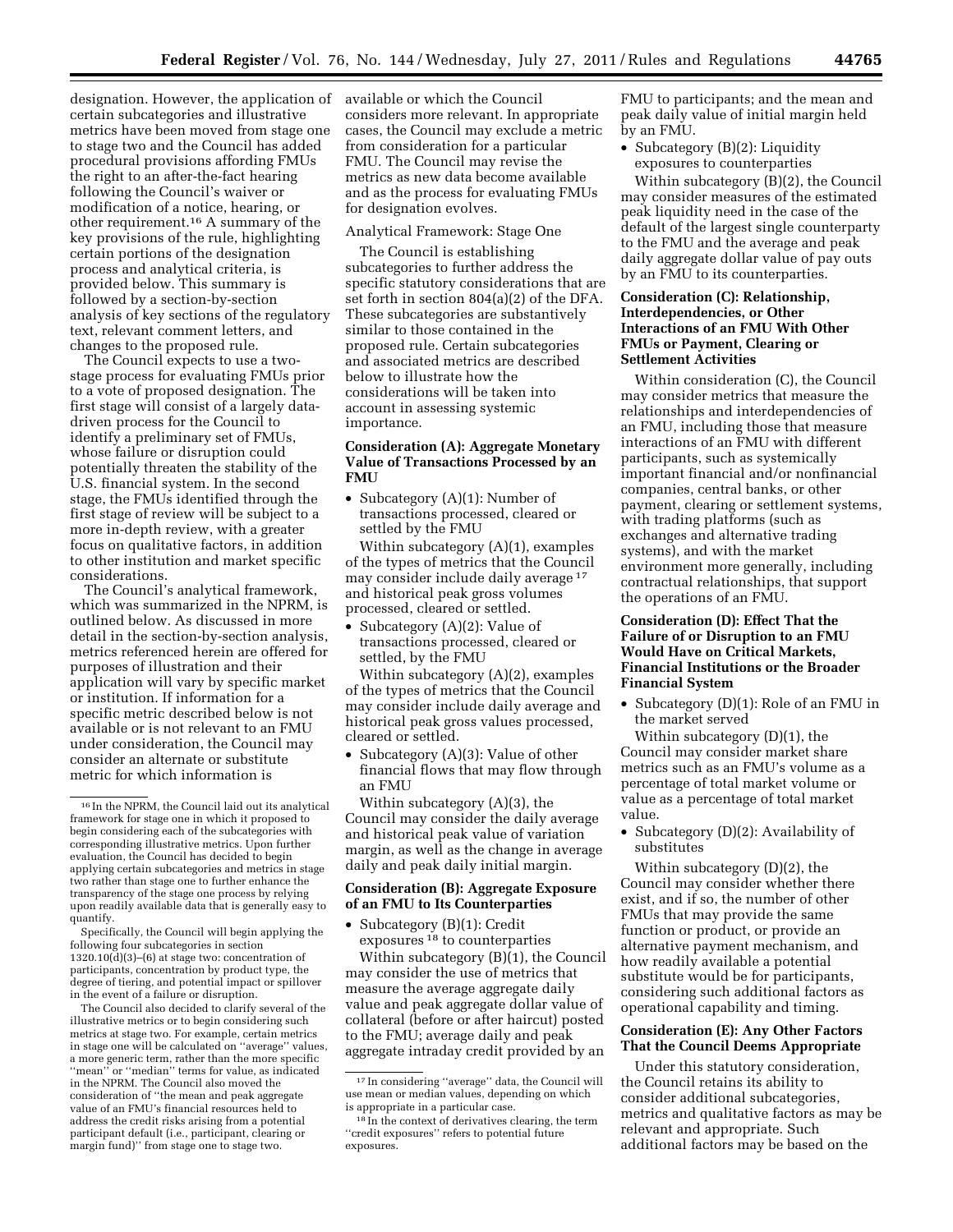particular characteristics of an FMU being reviewed, such as the nature of the FMU's operations, the FMU's corporate structure or the FMU's business model.

## *Analytical Framework: Stage Two*

The second stage will provide the Council with the opportunity to perform a more in-depth review and analysis of specific FMUs from both a quantitative and qualitative perspective. In this stage, the Council will place a greater focus on any elements that may be particular to a specific FMU or a market. The Council will conduct a tailored analysis of each FMU under consideration to determine whether it is or is likely to become systemically important.

# *Relationship Between Considerations (A)–(E) and the Statutory Basis for Designation*

Ultimately, the Council will use its assessment of Considerations (A) through (E), as described above, to reach a conclusion regarding whether an FMU meets the statutory basis for designation under section 804(a)(1) of the DFA, which directs the Council to designate FMUs that the Council determines are, or are likely to become, systemically important.19 ''Systemically important'' is defined in section 803(9) of the DFA, and in section 1320.2 of the final rule, as a ''situation where the failure of or disruption to the functioning of a financial market utility \* \* \* could create, or increase, the risk of significant liquidity or credit problems spreading among financial institutions or markets and thereby threaten the stability of the financial system of the United States.''20 Thus, the two critical determinations for an FMU designation are:

(1) Whether the failure of or a disruption to the functioning of the FMU now or in the future could create, or increase, the risk of significant liquidity or credit problems spreading among financial institutions or markets (the ''First Determination''); and

(2) Whether the spread of such liquidity or credit problems among financial institutions or markets could threaten the stability of the financial system of the United States (the ''Second Determination'').

Considerations (A) and (C) primarily relate to the First Determination. Whether the failure of or a disruption to the functioning of the FMU could create or increase the risk of significant liquidity or credit problems is a function of, among other things, the

value of the transactions the FMU processes (Consideration (A)). The risk of significant liquidity or credit problems also depends on the interactions between the FMU and other FMUs or payment, clearing, or settlement (''PCS'') activities (Consideration (C)). For example, the risk of liquidity or credit problems is greater if the failure of an FMU would cause other FMUs to fail, but mitigated if other FMUs could, in a timely manner, act as substitutes for the failed FMU.

Consideration (B) relates to both the First and the Second Determinations. The aggregate exposure of an FMU to its counterparties (Consideration (B)) is positively correlated with the probability that any failure or disruption of the FMU could potentially destabilize counterparties or the financial system. Consideration (D) primarily relates to the Second Determination.

In light of the language and purpose of Title VIII, the Council notes that the judgment involved in the Second Determination is substantially informed by the First Determination. Title VIII enhances the supervision of systemically important FMUs and payment, clearing, and settlement activities so that the economy can enjoy the advantages of efficiency and risk reduction that these institutions provide to the financial system.21 A failure or disruption of an FMU that could create the risk of ''significant liquidity or credit problems spreading among financial institutions or markets'' will, absent extraordinary circumstances, weaken the financial system's ability to serve the economy and dramatically increase the risk of financial instability and economic downturn. The Second Determination, therefore, largely assesses whether possible disruptions are potentially severe, not necessarily in the sense that they themselves might trigger damage to the U.S. economy, but because such disruptions might reduce the ability of financial institutions or markets to perform their normal intermediation functions.

### *Section-by-Section Analysis*

### Section 1320.1 Authority and Purpose

Proposed section 1320.1(a) states that sections 111, 112, 804, 809, and 810 of the DFA provide the statutory authority for the Council to designate FMUs. Proposed section 1320.1(b) explains that the purpose of part 1320 is to set forth standards and procedures governing the Council's designation of FMUs that the

Council determines are, or are likely to become, systemically important.

The Council did not receive any comments that requested changes to this section. The Council made one technical, non-substantive change.

#### Section 1320.2 Definitions

In the proposed rule, the Council defined terms that are necessary to implement the final rule. The definitions (including ''financial market utility,'' ''Supervisory Agency,'' and ''systemically important and systemic importance'') use the statutory definitions in sections 2 and 803 of the DFA.22 The definitions in the final rule are unchanged, except that the Council has made a technical addition to the definition of the term ''Supervisory Agency'' and added a definition of the term ''hearing date.''

*Financial Market Utility.* One commenter suggested that, in evaluating systemic importance, the Council should identify the FMU functions within an organization, and separately apply the standards for systemic importance set forth in section 1320.10 of the proposed rule to individual subsidiaries performing such functions.23 The commenter stated that the Council should not apply the standards for systemic importance to non-FMU operating subsidiaries or at the parent-company level. The Council generally agrees with the comment; specifically, where there is a parent holding company that has, for example, separately incorporated FMU subsidiaries whose operations and activities are not significantly interconnected, the Council expects to separately apply the standards for systemic importance set forth in section 1320.10 to each FMU subsidiary that potentially meets the standards of systemic importance. The Council generally does not expect to apply the standards for systemic importance to a parent holding company or subsidiaries that are not themselves FMUs. However, there may be instances of overlap between affiliates in the operation or management of FMU or PCS activities making it appropriate for the Council to evaluate whether more than one affiliate meets the standards for systemic importance, for example, if the parent holding company is actively managing the operations of a subsidiary that performs the function in question.

*Hearing date.* The final rule includes a new definition of the term ''hearing

<sup>19</sup>*See* 12 U.S.C. 5463(a)(1).

<sup>20</sup>*See* 12 U.S.C. 5462(9). 21*See* 12 U.S.C. 5461.

<sup>22</sup> 12 U.S.C. 5301 and 5462.

<sup>23</sup>*See* comment letter from The Depository Trust & Clearing Corporation (May 27, 2011) (hereinafter ''DTCC letter''), p. 5.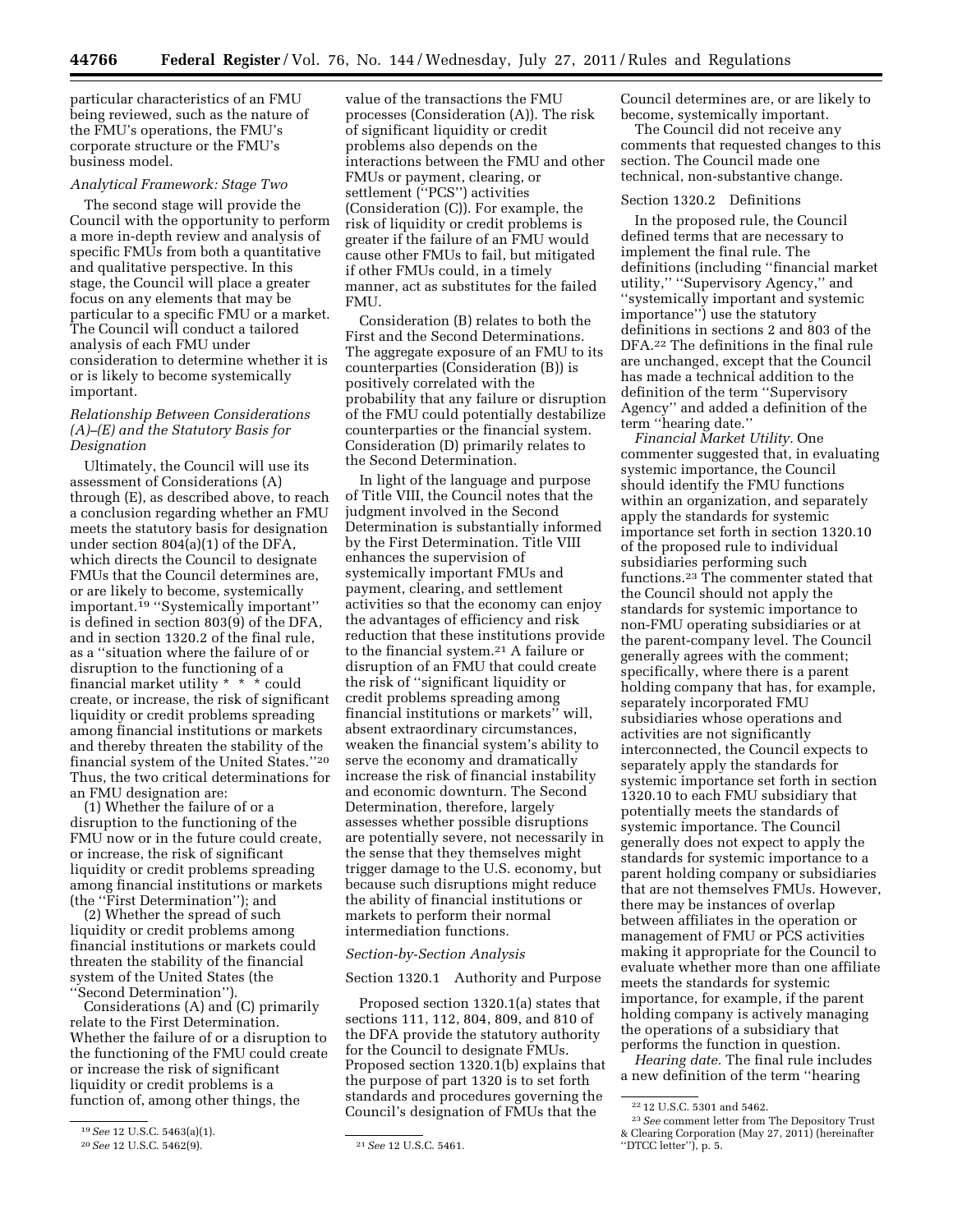date'' to be used to establish the date by which the Council must provide an FMU written notification of the final determination of the Council after a hearing under section 1320.14 or section 1320.15 of the final rule. The definition of the term ''hearing date'' distinguishes between hearings conducted through the submission of written materials and hearings conducted through oral argument and oral testimony. The Council expects to develop and implement more detailed procedures governing the conduct of hearings under this part at a later date.

*Payment, clearing, or settlement activity.* One commenter suggested expanding the types of activities that fall within the definition of ''payment, clearing, or settlement activity'' to include key risk management controls exercised by clearinghouses.24 The Council considered this comment and determined that the concept of risk management controls are already included in the proposed definition of payment, clearing, or settlement activity, which encompasses ''the management of risks and activities associated with continuing financial transactions.'' 25 As such, expanding the definition of payment, clearing, or settlement activities to include risk management controls exercised by clearinghouses, but not other FMUs, is unnecessary.

*Supervisory Agency.* One commenter noted that while the definition of the term ''Supervisory Agency'' in the proposed rule would extend only to designated FMUs, the context of other sections of the proposed rule requires that it also apply to undesignated FMUs that are being considered for designation.26 Consistent with this comment, the commenter suggested a technical revision to apply the definition to both designated and undesignated FMUs. The final rule incorporates the suggested technical revision so that the definition of the term ''Supervisory Agency'' will apply to both designated and undesignated FMU<sub>s</sub>.

*Systemically important and systemic importance.* One commenter suggested that a term contained within the definitions of ''systemically important'' and ''systemic importance'' specifically, ''significant liquidity or credit problems''—should also be

defined.27 Specifically, the commenter suggested that the Council should take into consideration definitions under deliberation by other G–20 countries, and coordinate the Council's efforts with those of the Committee on Payment and Settlement Systems (CPSS) and the International Organization of Securities Commissions (IOSCO) when crafting these and other relevant definitions. The Council considered this comment and determined that it is appropriate to leave unchanged the statutory definitions of systemically important and systemic importance. Doing so does not preclude the Council from taking into account definitions under consideration by, or from coordinating its efforts with, international organizations, including CPSS and IOSCO. Moreover, the Council believes that the term ''significant liquidity or credit problems'' does not lend itself to a specific definition in the context of this final rule because the nature of liquidity and credit problems will depend on particular facts and circumstances, and the Council will take those facts and circumstances into consideration in making designation determinations.

Section 1320.10 Factors for Consideration in Designation

In the proposed rule, the Council listed five considerations that section 804(a)(2) of the DFA requires the Council to consider in making such determinations. Of these considerations, four were specific: (1) Aggregate monetary value of transactions; (2) aggregate counterparty exposure; (3) relationships, interdependencies, or other interactions with market participants; and (4) the effect that a failure or disruption of an FMU would have on critical markets, financial institutions, or the broader financial system. The fifth consideration—any other factors that the Council deems appropriate—is open-ended. For each of the four specific considerations—the proposed rule contained non-exclusive subcategories to provide greater transparency as to how the Council will apply each of the specific considerations. The proposed rule did not provide for any categorical exclusions or exemptions.

These considerations and subcategories, as well as the metrics discussed earlier, prompted a broad range of responses from commenters addressing how these considerations are

formulated and the nature of proposed subcategories, including additional considerations for inclusion, and qualitative and quantitative assessments on the appropriateness of certain criteria or metrics.

While several comments requested more detailed criteria, the Council believes that the establishment and application of rigid ''bright-line'' standards or thresholds would unduly constrain the designation process. The Council believes that the diverse nature of businesses operated by FMUs spanning a broad range of asset classes, counterparties and market structures does not lend itself to a fixed formula drawn consistently from an array of predetermined considerations. In this context, the Council believes that a reasonable degree of flexibility is appropriate to permit refinement of its approach to designations as market structure, technology and competition evolve across key markets.

Two commenters observed that the standards for determining whether an FMU is, or is likely to become, systemically important are influenced by the financial market and economic conditions that might exist at the time of failure or disruption.28 In testing for systemic importance, both of these commenters recommended that the Council assume that the failure or disruption of an FMU occurs at a time of ''extreme but plausible market conditions.'' They warned against relying on purely historical data in identifying such conditions on the grounds that damage caused by a buildup of systemic risk is most likely to occur as a result of unprecedented events. The Council considered these comments and agrees that, in determining whether the failure or disruption of an FMU could create, or increase, the risk of significant liquidity or credit problems, it should generally consider a range of circumstances, including ''extreme but plausible'' events. In considering such circumstances, the Council does not anticipate limiting itself to historical data.

With respect to the aggregate monetary value of transactions processed by an FMU, one commenter urged the Council to adopt a methodology for valuing derivatives transactions that does not distort comparisons made with securities or commodity transactions and suggested

<sup>24</sup>*See* comment letter from LCH.Clearnet Group Limited (May 27, 2011) (hereinafter ''LCH letter''), p. 4.

<sup>25</sup>*See* 12 U.S.C. 5462(7)(C)(iv).

<sup>26</sup>*See* comment letter from The Options Clearing Corporation (May 26, 2011) (hereinafter ''OCC letter''), p. 2.

<sup>27</sup>*See* comment letter from The Financial Services Roundtable (May 27, 2011) (hereinafter ''Financial Services Roundtable letter''), p. 3.

<sup>28</sup>*See* comment letter from Americans for Financial Reform (May 27, 2011) (hereinafter ''Americans for Financial Reform letter''), pp. 3–4; and *see* comment letter from Better Markets (May 27, 2011) (hereinafter ''Better Markets letter''), p. 2.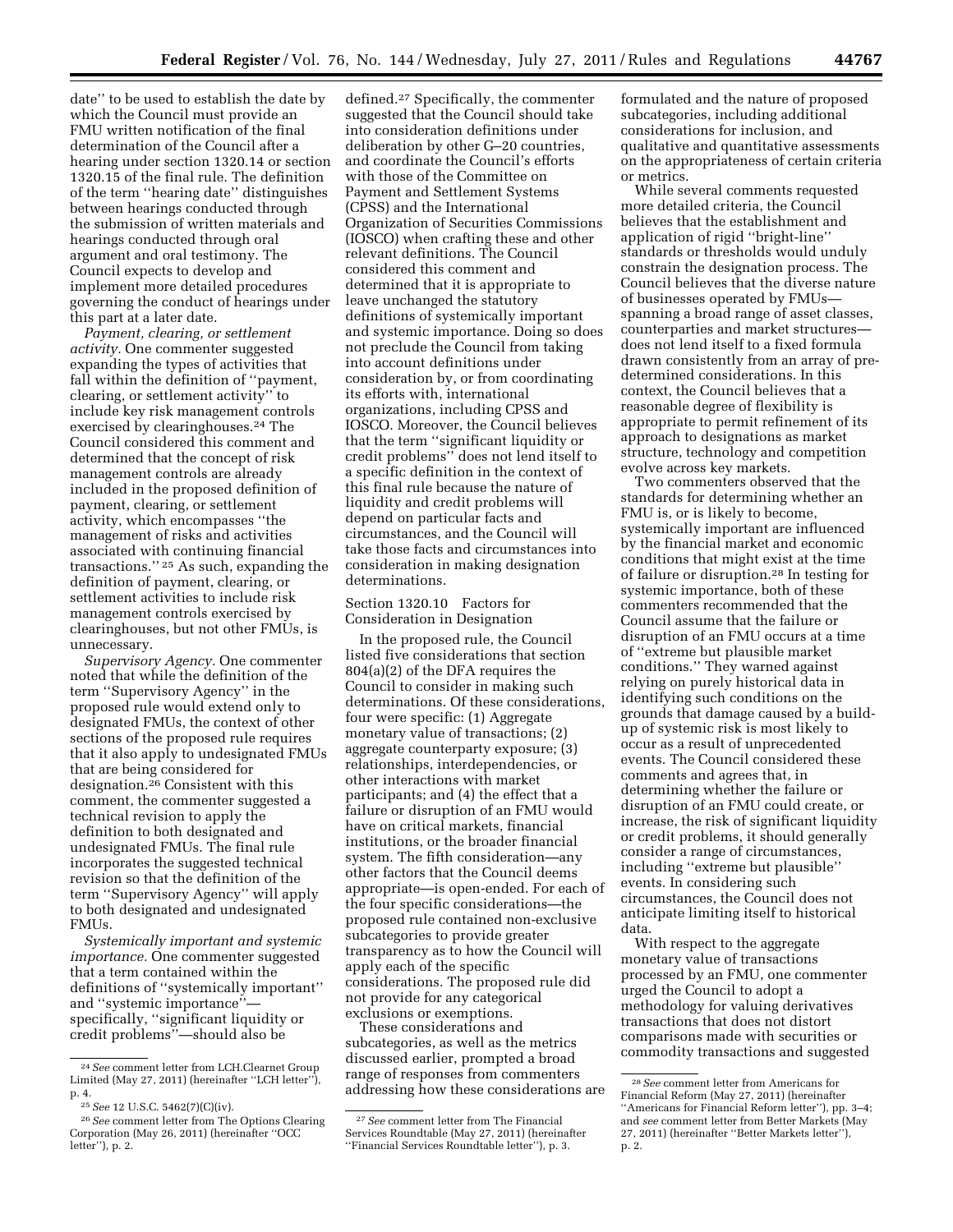that the Council analyze evaluation criteria in light of the currencies in which an FMU's obligations are denominated.29 This commenter also recommended that, in the case of an FMU that is a clearinghouse, any assessment of the FMU's potential liquidity exposures should consider liquidity strains from: (i) The failure of a bank or dealer which is a market counterparty of the clearinghouse for the purposes of investment of margin or other collateral; (ii) a delay in, or disruption to, collateral liquidation in the event of a participant's default; (iii) and the failure of a settlement bank. Finally, this commenter asserted that the Council should, in assessing the potential systemic importance of a clearinghouse, take into account its linkages to other clearinghouses and the regulatory oversight of an FMU's participants or members. As a general matter, the Council agrees with these comments and expects to apply the considerations set forth in section 1320.10 in a manner that is consistent with these recommendations, as appropriate to the circumstances of each FMU. However, as noted below, the Council does not believe that the extent of regulatory oversight of an FMU is a dispositive consideration because Congress recognized that most FMUs are already subject to regulatory oversight, but nevertheless found that enhancements to the existing regulation of systemically important FMUs are necessary to mitigate systemic risk and promote financial stability.30

*Quantifiable benchmarks.* Two commenters recommended that the final rule contain quantifiable benchmarks to better equip an FMU to assess the likelihood of being designated.31 Conversely, two other commenters recognized the difficulty of establishing quantifiable benchmarks that would function as a bright-line standard for determining whether an FMU is systemically important.32 The latter two commenters noted that bright-line designation criteria could overly restrict the Council's ability to designate systemically important FMUs that might not otherwise meet certain size or risk thresholds, with one commenter specifically noting that it will be

difficult to discern bright-line criteria in advance, as there is not always a correlation between size and risk. Another commenter noted that the Council should have flexibility to respond to the evolving market landscape, maintaining the ability to respond to unforeseen risks that may be difficult to define today.<sup>33</sup>

While clear, identifiable ''triggers'' could provide predictable outcomes, the application of bright-line standards is not likely to achieve the stated purposes of Title VIII given the breadth of FMUs operating across diverse and rapidly evolving marketplaces. The Council believes that any degree of certainty provided by quantifiable benchmarks is outweighed by the risk that such benchmarks could prevent the Council from designating systemically important FMUs in as effective a manner as necessary to achieve the objectives of Title VIII.

Therefore, the Council does not believe that it can effectively fulfill its mandate to mitigate risk and promote financial stability if it were to establish in advance bright-line triggers for determining systemic importance. This conclusion is underscored by the lack of consensus among commenters on the relative merits of certain subcategories, metrics, or other considerations to inform the designation process. Given the breadth of affected markets, not all metrics can be applied consistently across firms or asset classes. The Council serves its statutory mandate in preserving the flexibility to seek out and utilize substitute subcategories and metrics when appropriate to better inform the Council's assessment of systemic importance.

At this stage, while the Council believes that it would be premature to pre-judge or otherwise narrow the identification and collection of pertinent data, the Council does not anticipate that it will employ all of the identified metrics in every determination, and expects to refine its approach, as appropriate, as its work progresses and markets evolve.34 The Council intends to rely on quantitative measures as inputs to the process, particularly for making its initial assessments at stage one of the designation process. As outlined in the NPRM, these metrics do not represent quantifiable thresholds, but rather provide an illustrative list of the types

of metrics that will inform the Council's work. The Council believes that, in most cases, much of this data is available to regulators, although the relevance of particular metrics will vary by institution or market segment. If data are not available or otherwise applicable, the Council will endeavor to identify appropriate substitutes. In addition, the Council will, to the extent practicable, seek to avoid unnecessary and unintended anti-competitive effects from its selection of appropriate metrics.

*Retail payment systems.* Several commenters made suggestions regarding the Council's consideration of FMUs operating retail payment systems, which one commenter defined as including check, Automated Clearing House (''ACH''), and debit and credit card networks.35 Specifically, a number of these commenters stated that retail payment systems are not systemically important and should not be designated as such for a variety of reasons, including the fact that they process low aggregate value transactions with broad availability of substitutes. These commenters urged the Council to reconsider its position against including a categorical exclusion of retail payment systems from consideration.36 Two commenters acknowledged the Council's proposed rationale for not categorically excluding retail payment systems, but suggested that the final rule contain a rebuttable presumption that retail payment systems are not systemically important.37 Some commenters suggested that in the absence of a categorical exclusion, the Council consider the extent of existing regulatory oversight over retail payment systems, the different structures of retail payment systems, and finality in settlement.38 One of these commenters suggested that the Council broadly interpret the ''availability of substitutes'' subcategory contained in section 1320.10(d)(2) of the proposed rule to include any payment method that satisfies the same payment need.<sup>39</sup> Conversely, one commenter urged the Council to, at a minimum, designate large credit card systems, on the basis that not doing so would put the Council in a position where it would not be

<sup>29</sup>LCH letter, *supra,* at 5.

<sup>30</sup>See 12 U.S.C. 5461(a)(4).

<sup>31</sup>*See* comment letters from the National Automated Clearing House Association (May 26, 2011) (hereinafter ''NACHA letter''), p. 2 and MasterCard letter, *supra,* at 2.

<sup>32</sup>*See* DTCC letter, *supra,* p.2; and see comment letter from The Clearing House Association, L.L.C. and The Clearing House Payments Company L.L.C. (May 20, 2011) (hereinafter ''The Clearing House letter''), p. 3.

<sup>33</sup>Americans for Financial Reform letter, *supra,*  at 4.

<sup>34</sup> In utilizing a more flexible approach, one commenter urged the Council to consider the potential for creating inconsistent standards that may lead to unintended competitive advantages. *See* DTCC letter, *supra,* p. 4.

<sup>35</sup>*See* comment letter from the American Bankers Association (May 27, 2011) (hereinafter ''ABA letter''), p. 4.

<sup>36</sup>*See e.g.,* MasterCard letter, *supra,* at 2 and AMEX letter, *supra,* at 2.

<sup>37</sup>MasterCard letter, *supra,* at 2, and NACHA letter, *supra,* at 3.

<sup>38</sup>AMEX letter, *supra,* at 2–5, and NACHA letter, *supra,* at 3

<sup>39</sup>*See e.g.,* NACHA letter, *supra,* at 4.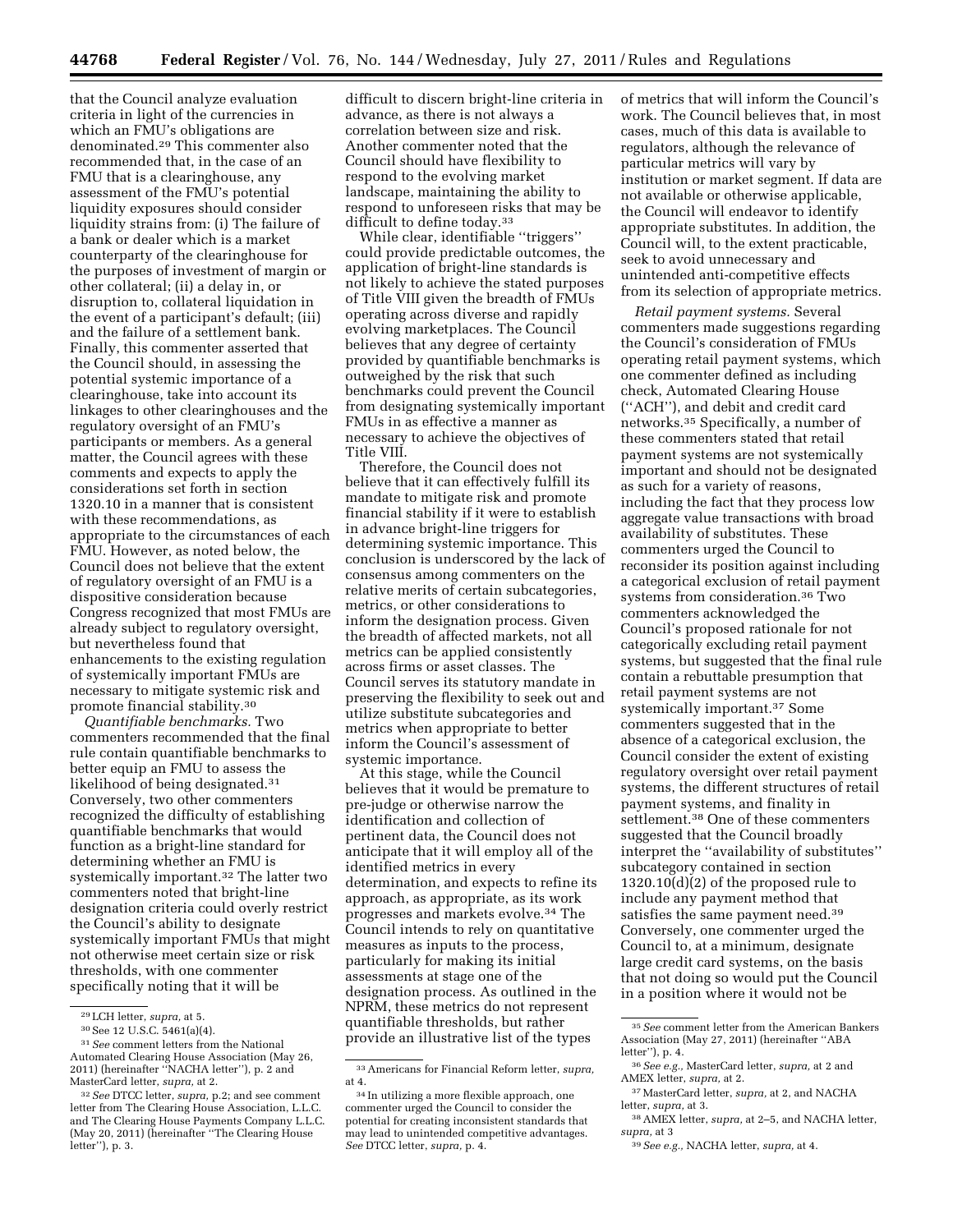fulfilling its responsibilities under the DFA.40

The Council recognizes that the definition of an FMU covers a large number of systems and a larger number of system operators. Within payment systems, the Council expects to focus on FMUs that operate large-value systems and not on FMUs that operate low-value systems for which there appear to be readily available and timely alternative payment mechanisms. However, the Council has decided against including in the final rule any categorical exclusion for FMUs operating retail payment or other systems, both because there are not clear distinctions between various types of systems, and because such an exclusion would impair the Council's ability to respond appropriately to new information, changed circumstances, and future developments. The Council has also decided against including in the final rule a rebuttable presumption that retail payment systems are not systemically important. The Council believes that such a presumption is unnecessary because the initial task of determining whether any FMU is systemically important already rests with the Council.41

The Council also decided not to add considerations more narrowly tailored to the characteristics of retail payment systems, because the Council does not believe additional considerations are necessary or appropriate at this time. For example, as discussed above, the Council does not believe that the extent of regulatory oversight is an appropriate consideration.42 Lastly, under section 1320.10(d)(2), the Council will consider with respect to retail payment systems, the availability of substitute mechanisms to make low-value payments.

*Subcategories.* In the NPRM, the Council requested comment on whether the subcategories in the proposed rule for each specific consideration were clear, sufficiently detailed, and appropriate. To the extent applicable, the Council also sought feedback on the merits of potential additional subcategories, as well as the elimination or modification of the subcategories.

The Council received several comments on the proposed subcategories. One commenter suggested that the Council consider a

common methodology for determining the value of derivatives transactions across various asset classes and currencies; an FMU's potential liquidity exposure in the event of a participant default; counterparty credit exposure to the FMU; and the nature of regulatory oversight and intermarket linkages of a particular FMU.43 Another commenter asserted that corporate governance arrangements and risk management oversight practices should be considered by the Council.44

The Council has considered these recommendations for designation determinations and has adopted the proposed subcategories in the final rule, with one technical change in section1320.10(c) regarding interactions with participants to make clear that the Council should consider interactions between participants of the same type of FMU or PCS activity. Importantly, these subcategories are neither exclusive nor rigid, and are provided as illustrative examples of potential criteria to improve transparency to market participants regarding factors that may be considered in the Council's determinations. Nonetheless, the comments offered on the subcategories will inform the Council's analysis. Furthermore, the Council may consider additional subcategories or find certain subcategories inapplicable to specific cases.

Section 1320.11 Stage Two Consultation With Financial Market Utility

*In general.* In the NPRM, the Council outlined the two-stage process that the Council, working with its committees, will use to designate FMUs. The NPRM described the stage one assessment process and explained that those FMUs that are determined to warrant further assessment will advance to stage two (such advancement does not require a two-thirds vote of Council members then serving).45 The NPRM explained that FMUs that advance to stage two will receive written notification from the Council that they are under consideration for designation, and that each such FMU may voluntarily submit

written materials to the Council in support of, or in opposition to, designation by the Council within such time as the Council determines appropriate. The Council stated that the stage two consultation process would help the Council make better informed decisions in determining whether to propose or not propose the designation of an FMU. The Council also noted that the stage two consultation process would benefit an FMU by, for example, enabling it to demonstrate that it is not systemically important.

*Section 1320.11(a) Content of consultation notices.* Two commenters suggested that the Council's notices should specify why the Council is considering the FMU for potential designation so that the FMU can prepare an appropriate response.46 One commenter suggested that the Council provide the FMU with all applicable information the Council relied on in making the determination to advance an FMU to stage two.47 The Council agrees that some degree of specificity is appropriate in all circumstances, and additional clarification may be appropriate under certain circumstances, such as when the Council believes it will help an FMU tailor its response. Accordingly, under section 1320.12(a) of the final rule, the Council's notice of proposed determination to designate an FMU as systemically important will contain proposed findings of fact supporting the Council's proposed determination. Further, the Council expects that additional clarity, for example, may be appropriate where an FMU operates more than one system and the Council is focusing on only one particular system for designation. Under those circumstances, the Council expects that its notice will identify the system the Council is reviewing when considering the FMU for designation.

The Council has decided not to include in the rule a standard or requirement to provide FMUs with the stage one information that informed its decision to advance an FMU to stage two. The Council anticipates relying upon publicly available information and data from the appropriate Supervisory Agencies during stage one. Accordingly, information obtained from one or more federal agencies with jurisdiction over an FMU could in some instances contain confidential supervisory information not appropriate for disclosure. Because an FMU under consideration will have an opportunity

<sup>40</sup>Americans for Financial Reform letter, *supra,* at 3.

<sup>41</sup>*See* 12 U.S.C. 5463(c)(2)(C), which provides that an FMU may request a hearing before the Council to demonstrate that the Council's proposed determination is not supported by substantial evidence.

<sup>42</sup>*See* 12 U.S.C. 5461.

<sup>43</sup>LCH letter, *supra,* at 5.

<sup>44</sup>*See* comment letter from the Council of Institutional Investors (May 13, 2011) (hereinafter ''Council letter''), p. 1.

<sup>45</sup>Section 804 of the DFA requires a vote of no fewer than two-thirds of the members of the Council then serving, including the affirmative vote of the Chairperson of the Council, before the Council may either designate an FMU or rescind the designation of an FMU. 12 U.S.C. 5463. The stage 1 and stage 2 processes, including the section 1320.11 consultation process, precede any Council proposed or final determination to designate an FMU.

<sup>46</sup>*See e.g.,* AMEX letter, *supra,* at 5–6. 47Financial Services Roundtable letter, *supra,* at 2.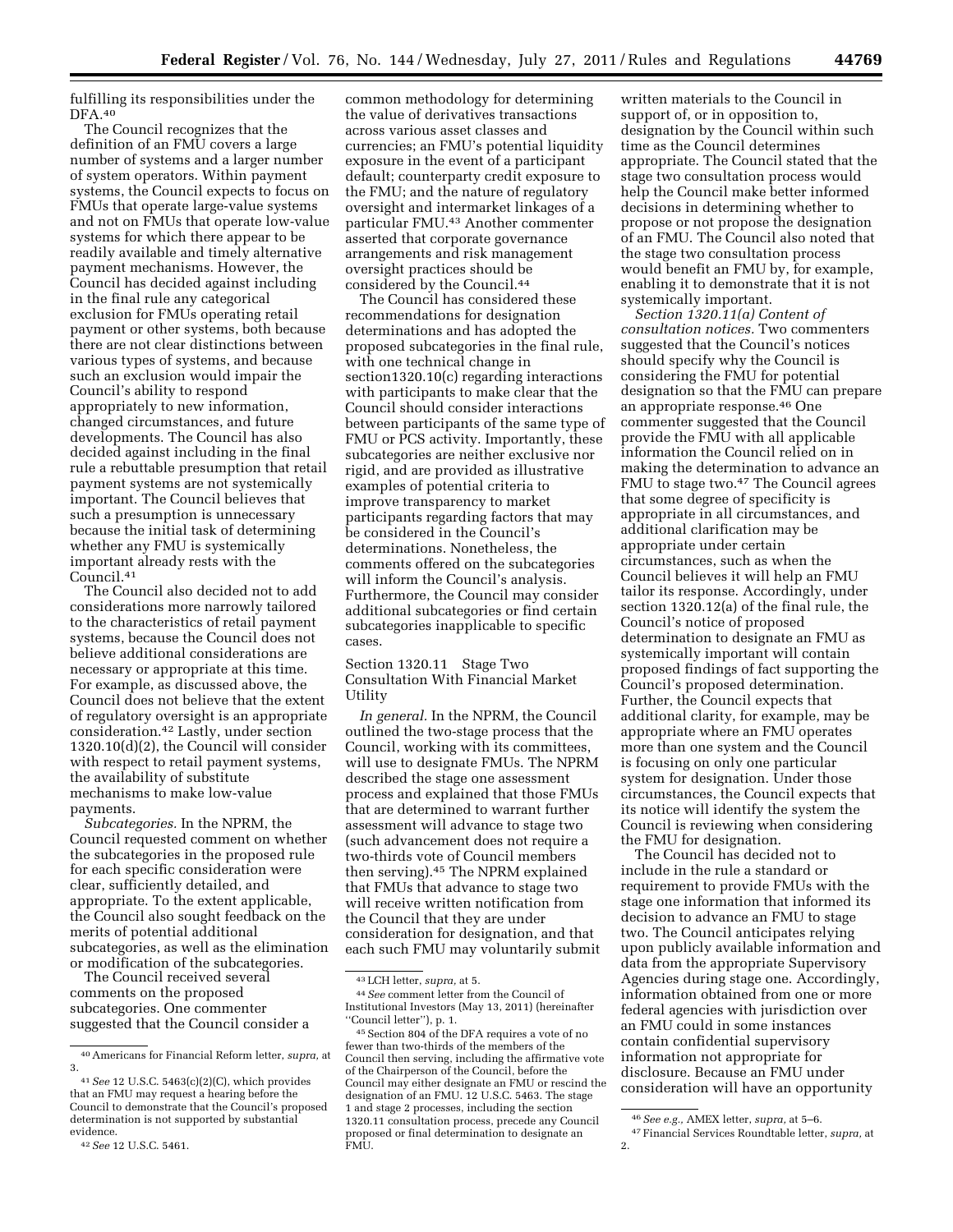to understand the information considered by the Council to be most relevant if the Council proposes to designate the FMU, the Council believes its decision not to include in the rule a standard or requirement regarding providing stage one information to an FMU to be appropriate.

*Confidentiality of notices.* One commenter suggested that the final rule should clarify that the Council will keep confidential a notice or information request to an FMU regarding its potential designation.48 Another commenter suggested that the Council implement procedures that provide market participants the opportunity to offer input on the possible designation of an FMU.49 The Council considered these two comments and determined that it will not publicize the notices or information requests 50 submitted to FMUs. The Council understands that maintaining the confidentiality of the notices and information requests is important to prevent potentially destabilizing market speculation that could occur if the Council were to make such notices public. This approach also is consistent with the DFA, which provides that any materials prepared by the Council regarding its assessment of the systemic importance of FMUs shall be exempt from disclosure pursuant to the Freedom of Information Act.51 Finally, the Council will in its annual report to Congress disclose publicly its final designation determinations and the basis for those determinations as required by Section 112 of the DFA.52

*Section 1320.11(b) Timeframe to respond to notices.* In the NPRM, the Council requested comment on the merits of establishing a set time period for FMUs to submit written materials to the Council or whether flexibility in the time permitted for FMUs to submit information is appropriate. One commenter stated that FMUs should have at least 60 days to provide information to the Council after receiving a consultative notice and that the final rule should contain a mechanism by which an FMU can

51 5 U.S.C. 552. *See* 12 U.S.C. 5468(g). At the same time, the Council recognizes that the FMU itself (as opposed to the Council or a Supervisory Agency) may be required to disclose notices or information requests to the extent required by applicable law, particularly if the FMU is a public company required to comply with federal securities laws.

request an extension.53 Another commenter suggested that, in the absence of an emergency, FMUs should be given 90 days to respond to Council notices or requests.54 The Council considered these comments and determined that a set 60-day or 90-day response time is too inflexible and, in most cases, too long, particularly in light of the fact that any FMU that the Council may later propose to designate will have a second opportunity to submit written materials to the Council under section 1320.12 of the final rule. However, the Council believes that there may be exceptional circumstances where a 60-day, 90-day, or even longer response time may be appropriate. As a result, the Council believes that it is appropriate to preserve administrative flexibility to tailor a response time to the particular facts and circumstances for each FMU, so as to avoid *pro forma*  delay in inappropriate circumstances.

Therefore, the final rule is substantively similar to the proposed rule, except that the Council revised section 1320.11(b)(3) to require the Council to consider only those written materials that are ''timely'' submitted by the FMU.

## Section 1320.12 Advance Notice of Proposed Determination

The proposed rule outlined the process by which the Council will provide an FMU with advance notice and an opportunity for a hearing to contest the Council's proposed designation of an FMU as systemically important or a proposed rescission of a prior designation. One commenter noted that a two-thirds vote of the Council is necessary for a proposed designation and suggested that section 1320.12 directly state the two-thirds Council vote standard.55 The Council agrees with the suggestion, and has revised section 1320.12(a) of the final rule to state that a proposed determination of designation or rescission shall be made by a vote of the Council under section 1320.13(c).

The Council has also made several non-substantive changes to section 1320.12 to provide greater clarity.56

Section 1320.13 Council Determination Regarding Systemic Importance

The proposed rule set out the requirement for the Council to designate an FMU and rescind the designation of an FMU depending on whether the FMU is, or is likely to become, systemically important. The proposed rule provided that any proposed or final determination by the Council is nondelegable and requires at least a twothirds vote of the voting members then serving, including the affirmative vote of the Chairperson of the Council. These requirements track the language in section  $804(a)(1)$  of the DFA.<sup>57</sup>

In the NPRM, the Council proposed to reassess designated FMUs at least annually, as well as conduct stage one reviews of FMUs that appear to be, or that appear likely to become, systemically important. One commenter recommended adding a provision allowing an FMU to apply to be designated as systemically important as well as to apply to have such designation rescinded.58 Another commenter suggested that the final rule provide for periodic reexamination and reevaluation of FMU designations.59 The Council agrees that a periodic review of each designated FMU should help to maintain the integrity of the designation process and minimize the risk of unnecessary regulatory burdens on a designated FMU, particularly in light of the fact that an FMU's role in the financial system will not be static. Similarly, the Council believes that a periodic review of any FMUs that are potentially systemically important, but that have not been designated as such, is important to evaluate any new developments in the roles these FMUs have in the financial system. As a result, the Council anticipates conducting reviews of both designated FMUs and potentially systemically important FMUs on a periodic basis.

However, the Council believes that it is important to retain flexibility in the timing for periodic reviews in order to take into account evolving market conditions. Accordingly, the Council is not including a provision regarding periodic reviews in the final rule. In addition, taking into consideration the anticipated periodic reviews, the Council does not believe that it is necessary or appropriate to include provisions in the final rule for an ''application process'' that an FMU could use to apply for designation or to seek rescission of a designation.

<sup>48</sup>AMEX letter, *supra,* at 5.

<sup>49</sup> DTCC letter, *supra,* at 6.

<sup>50</sup>Council information requests to FMUs are covered by section 1320.20 of the proposed rule, which provides that the Council's notice must describe the basis for the Council's belief that the FMU is, or is likely to become, systemic important.

<sup>52</sup> 12 U.S.C. 5322(a)(2)(N)(iv).

<sup>53</sup>Financial Services Roundtable letter, *supra,* at 2.

<sup>54</sup>AMEX letter, *supra,* at 5.

<sup>55</sup>Financial Services Roundtable letter, *supra,* at 2.

<sup>56</sup>For example, changes to § 1320.12 clarify that before the Council makes a final determination to rescind a designated FMU's designation of systemic importance, the Council must provide the designated FMU with advance notice of the proposed rescission, including the right to request a written or oral hearing to challenge the proposed rescission.

<sup>57</sup>*See* 12 U.S.C. 5463(a)(1). 58*See* LCH letter, *supra,* at 7. 59*See* DTCC letter, *supra,* at 4.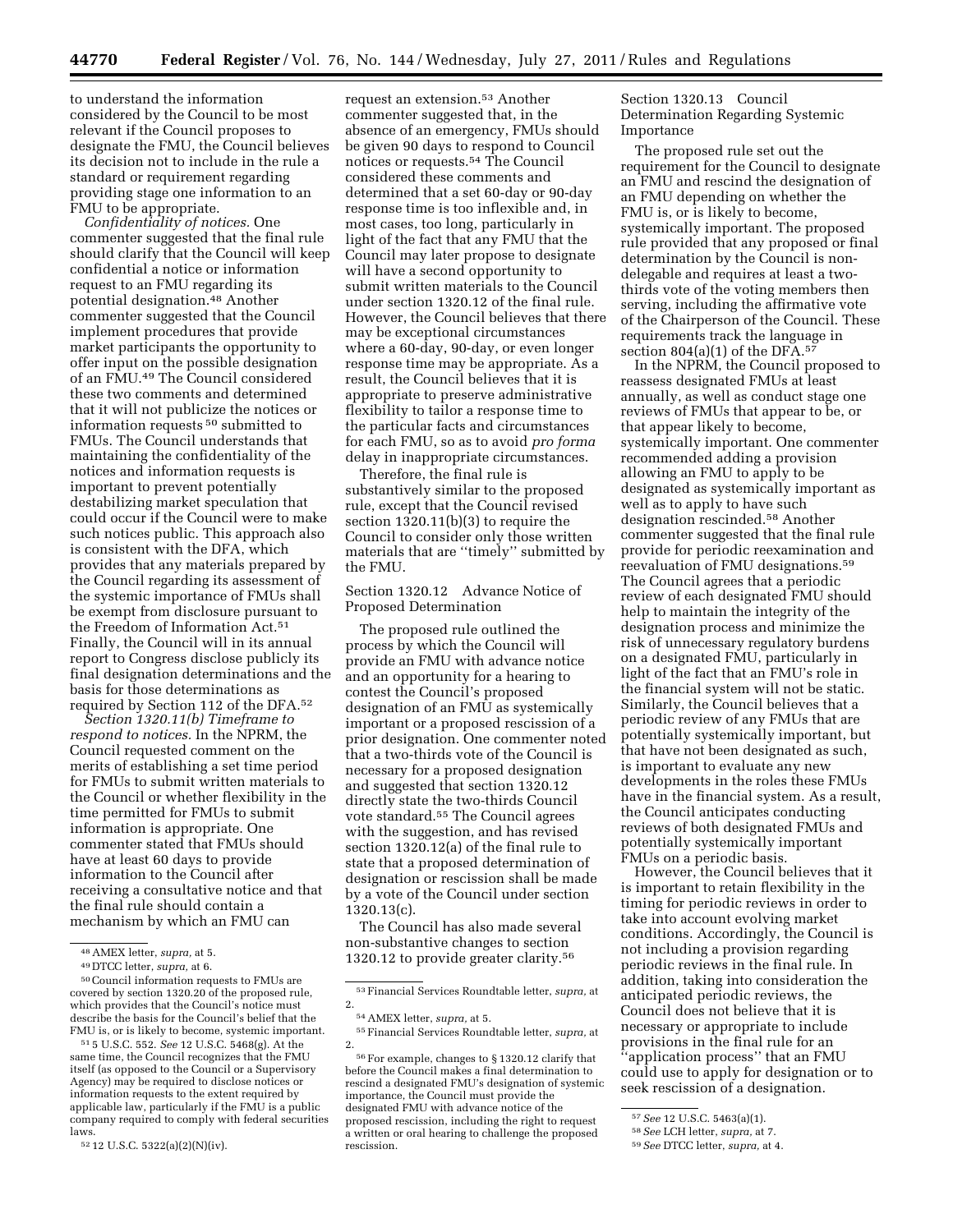*Section 1320.13(a) Likely to become systemically important.* One commenter suggested that when a designation is based on an assessment that an FMU is likely to become systemically important, as opposed to an FMU already being systemically important, the Council should make this differentiation clear.<sup>60</sup> The Council considered this comment and expects that it will state in both its proposed determination letter, under section 1320.12, and its final determination letter, under section 1320.15, whether the proposed and final determinations are based on whether the FMU is systemically important or is likely to become systemically important.

The Council also recognizes that for newly formed or start-up FMUs, complete information regarding each of the four specific considerations may not be available or cover a sufficient historical period. In such cases, the Council will need to consider whether such an FMU ''is likely to become systematically important.'' In doing so, the Council will take into consideration available information regarding the four specific considerations, including estimates and projections of volume and value of cleared or settled transactions. In addition, the Council will consider the importance to the financial system and financial institutions of the market(s) and products to be supported by the FMU, the availability of substitutes for the FMU, the type and nature of expected participants and risks to be borne by the FMU. In designating a newly formed FMU that is likely to become systemically important, the Council also recognizes that the FMU may not in fact ultimately achieve over time a level and scope of activity that would pose systemic risk to the U.S. financial system. As a general matter, the Council expects to evaluate annually whether any previous designations should be rescinded. Where a newly formed FMU does not achieve a level and scope of activity that would pose systemic risk to the U.S. financial system, the Council would then consider rescinding the FMU designation under section 1320.13(b).

*Section 1320.13(c) Council membership at time of designation determinations.* One commenter suggested that the Council make no proposed or final determinations regarding designations of FMUs until all voting and non-voting members of the Council are in place.61 The Council determined that this suggestion conflicts with language in the DFA specifying

that designations are to be made ''by a vote of not fewer than 2⁄3 of members *then serving.* \* \* \* '' 62 As a result, the Council decided to retain the language of the proposed rule. The Council has also made several non-substantive changes to provide greater clarity with regard to proposed and final determinations.

### Section 1320.14 Emergency Exception

The proposed rule authorized the Council to waive or modify any or all of the notice, hearing, and other requirements of sections 1320.11 and 1320.12 with respect to an FMU if (1) the Council determined that the waiver or modification is necessary to prevent or mitigate an immediate threat to the financial system posed by the FMU and (2) the Council provides notice of the waiver or modification to the applicable FMU, as soon as practicable, but not later than 24 hours after the waiver or modification. Invoking the emergency exception would require the affirmative vote of at least two-thirds of the Council members then serving, including the affirmative vote of the Chairperson of the Council. The Council requested comment on whether it should provide a designated FMU an opportunity for a hearing to contest the Council's determination to waive the notification and hearing requirements and the extent to which the opportunity for a hearing should mirror section 113(f)(4) and (5) of the DFA.

One commenter suggested that, when the Council invokes the emergency exception, the Council should disclose the basis for its decision and give the FMU the option of an after-the-fact hearing to contest such decision.63 The Council agrees with the comment and has revised section 1320.14 accordingly. The procedures governing the conduct of an after-the-fact hearing are substantively similar to those contained in section 1320.12 of the final rule, except that any waiver or modification under the emergency exception will take effect immediately.

Section 1320.15 Notification of Final Determination Regarding Systemic Importance

The proposed rule set the deadline for the Council to notify an FMU of the Council's final determination after providing the FMU notice of the proposed determination and an opportunity for a hearing. The proposed rule substantially mirrored the requirements contained in the DFA. The Council requested comment on whether

it should provide findings of fact in its final determination notification to an FMU that did not timely request a hearing. One commenter suggested that the Council's final determination notification to an FMU that did not timely request a hearing should include the Council's factual findings.64 The Council has decided not to include findings of fact in the ''notification of final determination if no hearing'' because the section substantively mirrors the DFA.65 The Council revised section 1320.15 of the final rule to clarify the date by which the Council must provide to an FMU written notification of the final determination of the Council after a hearing. Specifically, the Council must provide written notification within 60 calendar days of the ''hearing date.'' The definition of the term ''hearing date'' distinguishes between hearings conducted through the submission of written materials and hearings conducted through oral argument and oral testimony.

Section 1320.16 Extension of Time Period

The proposed rule authorized the Council to extend the time periods by which an FMU may request a hearing and submit written materials to contest the Council's proposed determination, the 24 hour time period for the Council to notify an FMU of an emergency designation, and the time period for the Council to notify an FMU of its final determination. One commenter suggested that FMUs should have no longer than 90 days to request a hearing and submit written materials to contest a proposed determination; that the Council should not extend the 24-hour time period for the Council to notify an FMU of an emergency designation; and that the Council should notify an FMU of its final determination within 90 days.66 The Council considered the suggestions and decided to adopt section 1320.16 substantially as proposed, because it substantively mirrors the DFA and provides the Council with flexibility to grant itself and FMUs extensions of time as necessary or appropriate.67 The final rule contains one change in that it clarifies that the Council may extend ''any'' time period established in sections 1320.12, 1320.14, or 1320.15.

<sup>60</sup>LCH letter, *supra,* at 7.

<sup>61</sup>Financial Services Roundtable letter, *supra,* at 2.

<sup>62</sup> 12 U.S.C. 5463(a)(1) (emphasis added). 63LCH letter, *supra,* at 8.

<sup>64</sup>LCH letter, *supra,* at 8.

<sup>65</sup>*See* 12 U.S.C. 5463(d)(2).

<sup>66</sup>LCH letter, *supra,* at 8.

<sup>67</sup>*See* 12 U.S.C. 5363(e).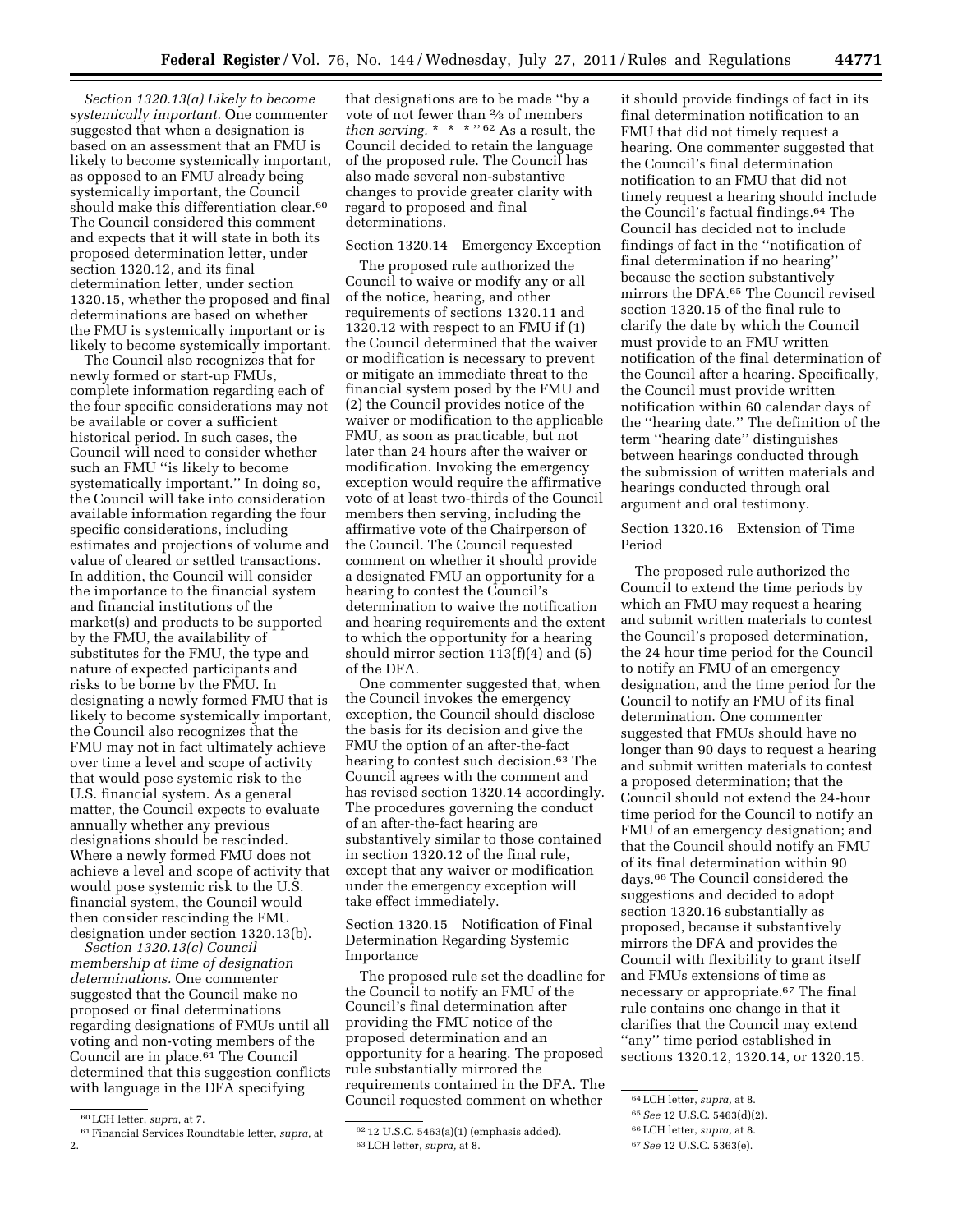Section 1320.20 Council Information Collection and Coordination

The proposed rule authorized the Council to require an FMU to submit information that the Council may require for the sole purpose of assessing whether the FMU is systemically important. However, before the Council may impose an information collection burden on an FMU, the Council must have reasonable cause to believe that the FMU meets the standards for systemic importance. The Council must also coordinate with the FMU's Supervisory Agency to determine if the requested information is available from or may be obtained by the Supervisory Agency. If the Supervisory Agency is unable to provide the Council with the requested information in less than 15 calendar days after the date the material is requested, the Council may then request the information directly from the FMU. In requesting information from an FMU, the Council must provide a written explanation of the basis for the Council's reasonable cause determination. The Council requested comment on the utility of providing an FMU with a written explanation of the basis for its belief that the FMU is systemically important.

Several commenters generally supported the proposed approach. For example, one commenter agreed that, before requiring an FMU to provide information for purposes of assessing systemic significance, the Council should determine that it has reasonable cause to believe that the FMU meets the standards for systemic importance and that such information cannot be timely obtained from the FMU's Supervisory Agency.68 Another commenter agreed that the Council should provide an FMU with a written explanation of the basis for the Council's belief that the FMU is systemically important before requiring an FMU to provide information to the Council.69

Several commenters, on the other hand, suggested revisions. For example, one commenter stated that FMUs should be able to bypass information submission requirements by consenting to designation.70 Another commenter suggested that the Council redraft the regulatory text to make clear that the Council will not collect information directly from FMUs during stage one.71 This commenter also suggested that the Council take into account the expense of the FMU data collection process when

The Council considered these comments and has determined to adopt section 1320.20 substantially as proposed. The Council will not allow an FMU to bypass information submission requirements by consenting to designation. The Council has a responsibility to determine whether an FMU meets the standards for systemic importance. With respect to the suggestion that the Council restrict itself from collecting information directly from FMUs during stage one and that the Council take into account the expenses involved in data collection, the Council expects, as a general matter, not to collect any information from FMUs during stage one; rather, the Council expects that, in most instances, it will obtain the required information during stage one from publicly available sources and an FMU's Supervisory Agency. Nevertheless, the final rule limits the Council's ability to require FMUs to submit information by providing that the Council can request information only if it has reasonable cause to believe the FMU is, or is likely to become, systemically important and after coordinating with the FMU's Supervisory Agency. Accordingly, the Council has not adopted additional restrictions on the methods or timing of collecting information from FMUs in the final rule because the Council believes that these restrictions appropriately balance the needs of the Council to timely obtain sufficient information about FMUs with the costs associated with collecting such information. Once the Council has completed at least one full cycle of designations and reevaluations of designated FMUs, the Council will reexamine whether any changes to its analytical framework are warranted, including whether any changes to the information-collection provisions of the rule may be appropriate.

Moreover, the final rule makes clarifying changes to one of the prerequisites for the Council to collect information from an FMU. The proposed rule required the Council to determine that it has reasonable cause to believe that an FMU meets the standards for systemic importance. The final rule provides that the Council must determine that it has reasonable cause to believe that the FMU is, or is likely to become, systemically important. The Council made this change to conform this information collection prerequisite to the standard in section 1320.10 by which the Council

will determine whether to make a proposed or final determination.

## **III. Administrative Law Matters**

## *Regulatory Flexibility Act*

The Council certifies that this final rule will not have a significant economic impact on a substantial number of small entities. The final rule would apply only to FMUs whose failure could pose a threat to the stability of the U.S. financial system. Size is an important factor, although not the exclusive factor, in assessing whether an FMU's failure could pose a threat to the stability of the U.S. financial system. However, the Council does not expect the rule to directly affect a substantial number of small entities. Accordingly, a final regulatory flexibility analysis under the Regulatory Flexibility Act (5 U.S.C. 601, *et seq.*) is not required.

### *Paperwork Reduction Act*

The collection of information contained in this final rule has been reviewed and approved by the Office of Management and Budget (OMB) in accordance with the requirements of the Paperwork Reduction Act of 1995 (44 U.S.C. 3507(d)) under control number 1505–. An agency may not conduct or sponsor, and an organization is not required to respond to, a collection of information unless it displays a valid control number assigned by OMB.

The collection of information that is contained in this final rulemaking is found in sections section 1320.11, section 1320.12, section 1320.14, and section 1320.20. The collection of information in section 1320.11 affords financial market utilities that are under consideration for designation, or rescission of designation, an opportunity to submit written materials to the Council in support of, or in opposition to, designation or rescission of designation. The collection of information in section 1320.12 is required by section  $804(c)(2)(C)$  of the DFA and affords financial market utilities an opportunity to contest a proposed determination of the Council by requesting a hearing and submitting written materials (or, at the sole discretion of the Council, oral testimony and oral argument). The collection of information in section 1320.14 affords financial market utilities an opportunity to contest the Council's waiver or modification of the notice, hearing, or other requirements contained in section 1320.11 and section 1320.12 by requesting a hearing and submitting written materials (or, at the sole discretion of the Council, oral testimony

<sup>68</sup>Financial Services Roundtable letter, *supra,* at 4.

<sup>69</sup>LCH letter, *supra,* at 9.

<sup>70</sup>OCC letter, *supra,* at 2.

it makes requests for information from retail FMUs.72

<sup>71</sup>ABA letter, *supra,* at 4. 72ABA letter, *supra,* at 3.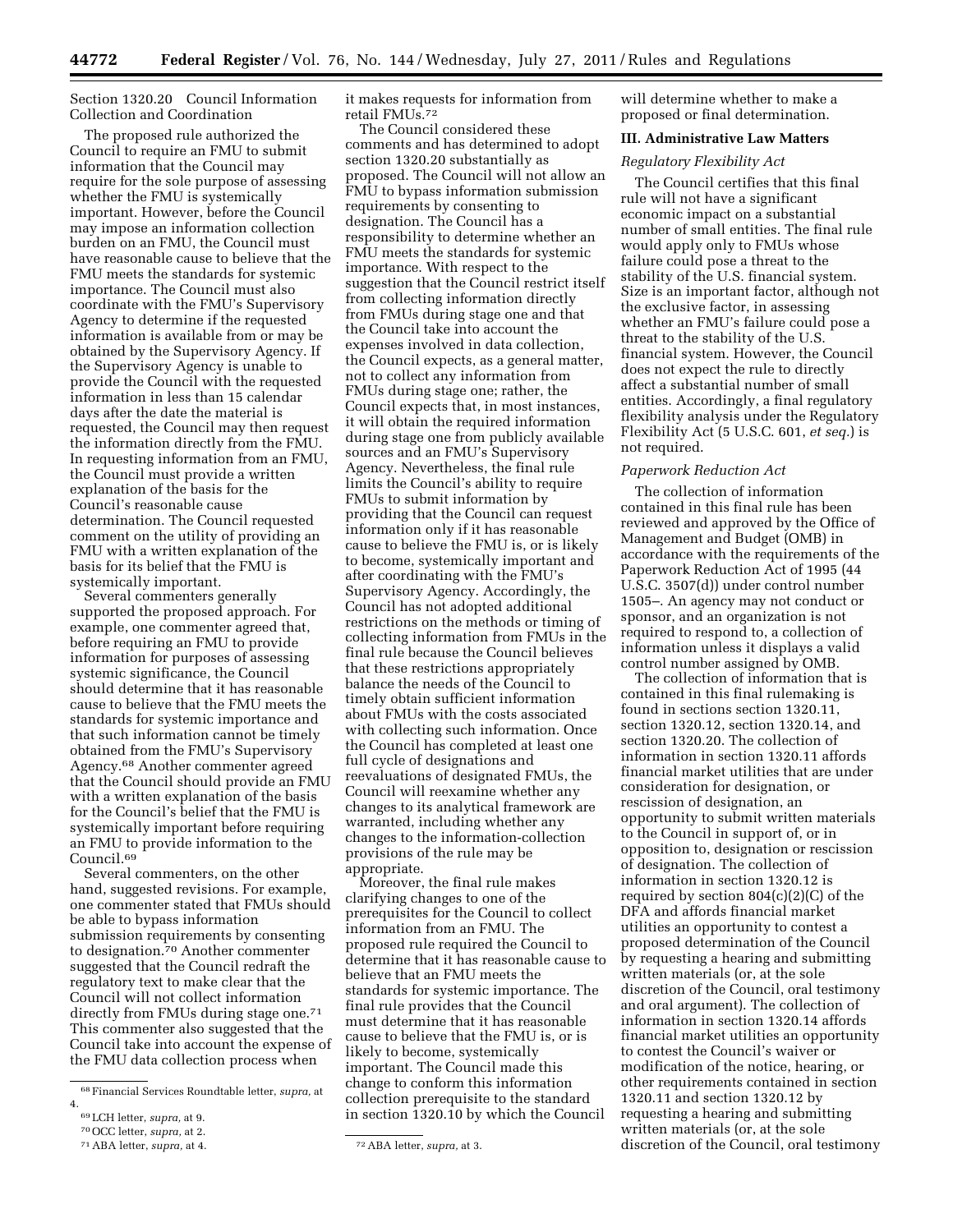and oral argument). The collection of information in section 1320.20 is authorized by section 809 of the DFA and will be used by the Council to determine whether to designate or rescind the designation of an FMU. The collection of information under section 1320.20 is mandatory. The likely respondents are businesses or other forprofit and not-for-profit organizations.

The estimated total annual reporting burden associated with the collection of information in this final rule is 500 hours.

# *Executive Order 12866*

Executive Orders 13563 and 12866 direct agencies to assess costs and benefits of available regulatory alternatives and, if regulation is necessary, to select regulatory approaches that maximize net benefits (including potential economic, environmental, public health and safety effects, distributive impacts, and equity). Executive Order 13563 emphasizes the importance of quantifying both costs and benefits, of reducing costs, of harmonizing rules, and of promoting flexibility. This rule has been designated a ''significant regulatory action'' although not economically significant, under section 3(f) of Executive Order 12866. Accordingly, the rule has been reviewed by the Office of Management and Budget.

## **IV. Text of Final Rule**

## **List of Subjects in 12 CFR Part 1320**

Administrative practice and procedure, Banks, Banking, Commodity futures, Electronic funds transfers, Financial market utilities, Securities.

For the reasons set forth in the preamble, the Financial Stability Oversight Council establishes 12 CFR chapter XIII, consisting of part 1320, to read as follows:

### **CHAPTER XIII—FINANCIAL STABILITY OVERSIGHT COUNCIL**

# **PART 1320—DESIGNATION OF FINANCIAL MARKET UTILITIES**

Sec.

### **Subpart A—General**

1320.1 Authority and purpose. 1320.2 Definitions.

## **Subpart B—Consultations, Determinations and Hearings**

- 1320.10 Factors for consideration in designations.
- 1320.11 Consultation with financial market utility.
- 1320.12 Advance notice of proposed determination
- 1320.13 Council determination regarding systemic importance.
- 1320.14 Emergency exception.
- 1320.15 Notification of final determination regarding systemic importance.

1320.16 Extension of time periods.

### **Subpart C—Information Collection**

1320.20 Council information collection and coordination.

**Authority:** 12 U.S.C. 5321; 12 U.S.C. 5322; 12 U.S.C. 5463; 12 U.S.C. 5468; 12 U.S.C. 5469

### **Subpart A—General**

### **§ 1320.1 Authority and purpose.**

(a) *Authority.* This part is issued by the Financial Stability Oversight Council under sections 111, 112, 804, 809, and 810 of the Dodd-Frank Wall Street Reform and Consumer Protection Act (''Dodd-Frank Act'') (12 U.S.C. 5321, 5322, 5463, 5468, and 5469).

(b) *Purpose.* The purpose of this part is to set forth the standards and procedures governing the Council's designation of a financial market utility that the Council determines is, or is likely to become, systemically important.

#### **§ 1320.2 Definitions.**

The terms used in this part have the following meanings:

*Appropriate Federal banking agency.*  The term ''*appropriate Federal banking agency''* has the same meaning as in section 3(q) of the Federal Deposit Insurance Act (12 U.S.C. 1813(q)), as amended.

*Board of Governors.* The term ''*Board of Governors''* means the Board of Governors of the Federal Reserve System.

*Council.* The term ''*Council''* means the Financial Stability Oversight Council.

*Designated clearing entity.* The term ''*designated clearing entity''* means a designated financial market utility that is a derivatives clearing organization registered under section 5b of the Commodity Exchange Act (7 U.S.C. 7a–1) or a clearing agency registered with the Securities and Exchange Commission under section 17A of the Securities Exchange Act of 1934 (15 U.S.C. 78q–1).

*Designated financial market utility.*  The term ''*designated financial market utility''* means a financial market utility that the Council has designated as systemically important under § 1320.13.

*Financial institution.* The term ''*financial institution''*—

(1) Means—

(i) A depository institution as defined in section 3 of the Federal Deposit Insurance Act (12 U.S.C. 1813);

(ii) A branch or agency of a foreign bank, as defined in section 1(b) of the International Banking Act of 1978 (12 U.S.C. 3101);

(iii) An organization operating under section 25 or 25A of the Federal Reserve Act (12 U.S.C. 601–604a and 611 through 631);

(iv) A credit union, as defined in section 101 of the Federal Credit Union Act (12 U.S.C. 1752);

(v) A broker or dealer, as defined in section 3 of the Securities Exchange Act of 1934 (15 U.S.C. 78c);

(vi) An investment company, as defined in section 3 of the Investment Company Act of 1940 (15 U.S.C. 80a–3);

(vii) An insurance company, as defined in section 2 of the Investment

Company Act of 1940 (15 U.S.C. 80a–2); (viii) An investment adviser, as defined in section 202 of the Investment Advisers Act of 1940 (15 U.S.C. 80b–2);

(ix) A futures commission merchant, commodity trading advisor, or commodity pool operator, as defined in section 1a of the Commodity Exchange Act (7 U.S.C. 1a); and

(x) Any company engaged in activities that are financial in nature or incidental to a financial activity, as described in section 4 of the Bank Holding Company Act of 1956 (12 U.S.C. 1843(k)).

(2) Does not include designated contract markets, registered futures associations, swap data repositories, and swap execution facilities registered under the Commodity Exchange Act (7 U.S.C. 1 *et seq.*), or national securities exchanges, national securities associations, alternative trading systems, securities information processors solely with respect to the activities of the entity as a securities information processor, security-based swap data repositories, and swap execution facilities registered under the Securities Exchange Act of 1934 (15 U.S.C. 78a *et seq.*), or designated clearing entities, provided that the exclusions in this paragraph apply only with respect to the activities that require the entity to be so registered.

*Financial market utility.* The term ''financial market utility''—

(1) Means any person that manages or operates a multilateral system for the purpose of transferring, clearing, or settling payments, securities, or other financial transactions among financial institutions or between financial institutions and the person; and

(2) Does not include—

(i) Designated contract markets, registered futures associations, swap data repositories, and swap execution facilities registered under the Commodity Exchange Act (7 U.S.C. 1 *et seq.*), or national securities exchanges,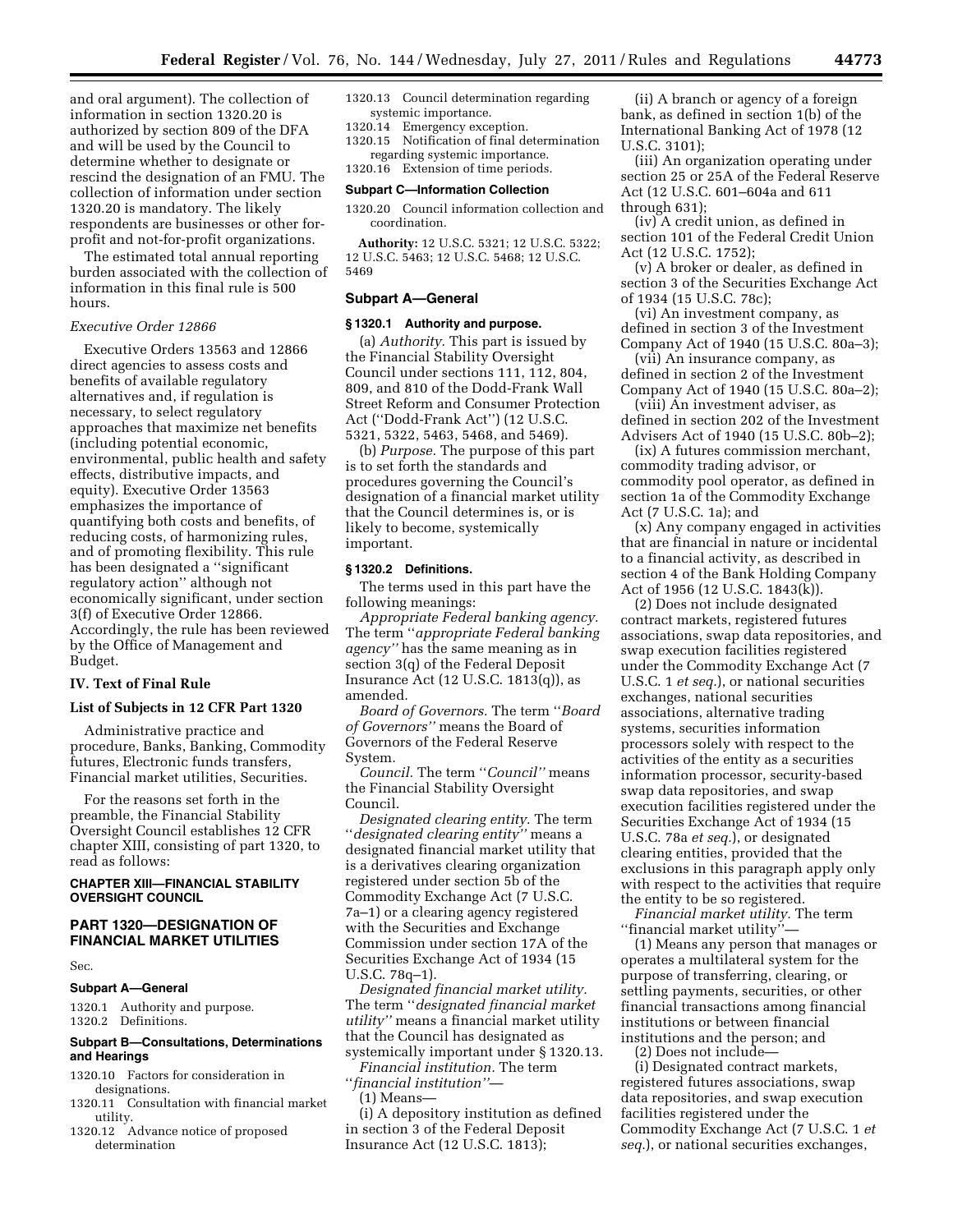national securities associations, alternative trading systems, securitybased swap data repositories, and swap data execution facilities registered under the Securities Exchange Act of 1934 (15 U.S.C. 78a *et seq.*), solely by reason of their providing facilities for comparison of data respecting the terms of settlement of securities or futures transactions effected on such exchange or by means of any electronic system operated or controlled by such entities, provided that the exclusions in this clause apply only with respect to the activities that require the entity to be so registered; and

(ii) Any broker, dealer, transfer agent, or investment company, or any futures commission merchant, introducing broker, commodity trading advisor, or commodity pool operator, solely by reason of functions performed by such institution as part of brokerage, dealing, transfer agency, or investment company activities, or solely by reason of acting on behalf of a financial market utility or a participant therein in connection with the furnishing by the financial market utility of services to its participants or the use of services of the financial market utility by its participants, provided that services performed by such institution do not constitute critical risk management or processing functions of the financial market utility.

*Hearing date.* The term ''hearing date'' means the later of—

(1) The date on which the Council receives all of the written materials timely submitted by the financial market utility for a hearing that is conducted without oral testimony; or

(2) The final date on which the Council convenes for the financial market utility to present oral testimony.

*Payment, clearing, or settlement activity.* 

(1) The term ''payment, clearing, or settlement activity'' means an activity carried out by 1 or more financial institutions to facilitate the completion of financial transactions, but shall not include any offer or sale of a security under the Securities Act of 1933 (15 U.S.C. 77a *et seq.*), or any quotation, order entry, negotiation, or other pretrade activity or execution activity.

(2) For purposes of paragraph (1) of this definition, the term ''financial transaction'' includes—

- (i) Funds transfers;
- (ii) Securities contracts;

(iii) Contracts of sale of a commodity for future delivery;

- (iv) Forward contracts;
- (v) Repurchase agreements;
- (vi) Swaps;
- (vii) Security-based swaps;
- (viii) Swap agreements;

(ix) Security-based swap agreements; (x) Foreign exchange contracts; (xi) Financial derivatives contracts; and

(xii) Any similar transaction that the Council determines to be a financial transaction for purposes of this part.

(3) When conducted with respect to a financial transaction, payment, clearing, and settlement activities may include—

(i) The calculation and communication of unsettled financial transactions between counterparties;

(ii) The netting of transactions;

(iii) Provision and maintenance of trade, contract, or instrument information;

(iv) The management of risks and activities associated with continuing financial transactions;

(v) Transmittal and storage of payment instructions;

(vi) The movement of funds;

(vii) The final settlement of financial transactions; and

(viii) Other similar functions that the Council may determine.

(4) Payment, clearing, and settlement activities shall not include public reporting of swap transactions under section 727 or 763(i) of the Dodd-Frank Act.

*Supervisory Agency.* (1) The term ''Supervisory Agency'' means the Federal agency that—

(i) Has primary jurisdiction over a designated financial market utility under Federal banking, securities, or commodity futures laws as follows—

(A) The Securities and Exchange Commission, with respect to a designated financial market utility that is a clearing agency registered with the Securities and Exchange Commission;

(B) The Commodity Futures Trading Commission, with respect to a designated financial market utility that is a derivatives clearing organization registered with the Commodity Futures Trading Commission;

(C) The appropriate Federal banking agency, with respect to a designated financial market utility that is an institution described in section 3(q) of the Federal Deposit Insurance Act;

(D) The Board of Governors, with respect to a designated financial market utility that is otherwise not subject to the jurisdiction of any agency listed in paragraphs (1)(i), (ii), and (iii) of this definition; or

(ii) Would have primary jurisdiction over a financial market utility if the financial market utility were a designated financial market utility under paragraph (1) of this definition.

(2) If a financial market utility is subject to the jurisdictional supervision of more than one agency listed in

paragraph (1) of this definition, then such agencies should agree on one agency to act as the Supervisory Agency, and if such agencies cannot agree on which agency has primary jurisdiction, the Council shall decide which is the Supervisory Agency for purposes of this part.

*Systemically important and systemic importance.* The terms ''systemically important'' and ''systemic importance'' mean a situation where the failure of or a disruption to the functioning of a financial market utility could create, or increase, the risk of significant liquidity or credit problems spreading among financial institutions or markets and thereby threaten the stability of the financial system of the United States.

## **Subpart B—Consultations, Determinations and Hearings**

## **§ 1320.10 Factors for consideration in designations.**

In making any proposed or final determination with respect to whether a financial market utility is, or is likely to become, systemically important under this part, the Council shall take into consideration:

(a) The aggregate monetary value of transactions processed by the financial market utility, including without limitation—

(1) The number of transactions processed, cleared or settled;

(2) The value of transactions

processed, cleared or settled; and (3) The value of other financial flows.

(b) The aggregate exposure of the financial market utility to its

counterparties, including without limitation—

(1) Credit exposures, which includes but is not limited to potential future exposures; and

(2) Liquidity exposures.

(c) The relationship, interdependencies, or other interactions of the financial market utility with other financial market utilities or payment, clearing, or settlement activities, including without limitation interactions with different types of participants in those utilities or activities.

(d) The effect that the failure of or a disruption to the financial market utility would have on critical markets, financial institutions, or the broader financial system, including without limitation—

(1) Role of the financial market utility in the market served;

- (2) Availability of substitutes;
- (3) Concentration of participants;
- (4) Concentration by product type;
- (5) Degree of tiering; and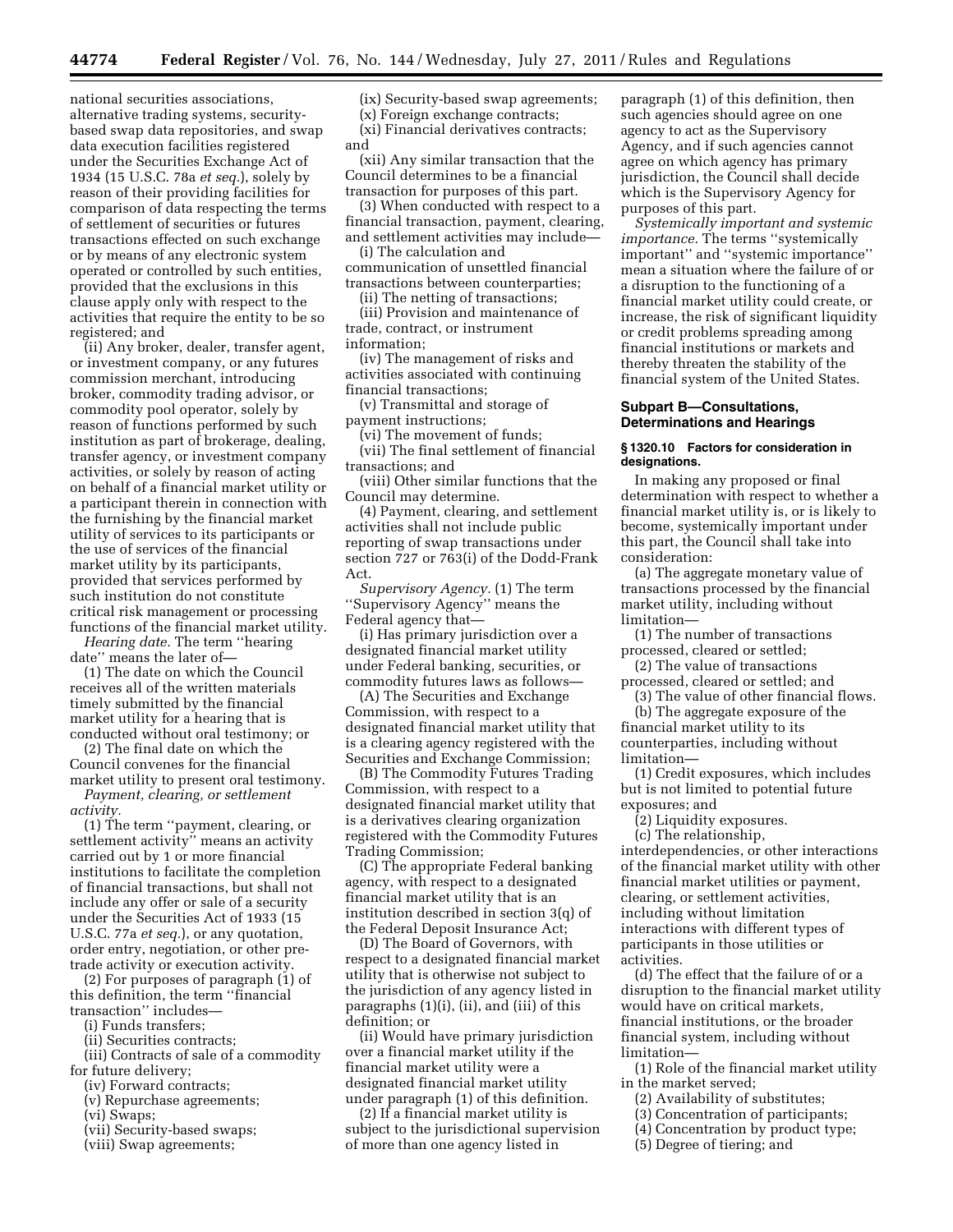(6) Potential impact or spillover in the event of a failure or disruption.

(e) Any other factors that the Council deems appropriate.

## **§ 1320.11 Consultation with financial market utility.**

Before providing a financial market utility notice of a proposed determination under § 1320.12, the Council shall provide the financial market utility with—

(a) Written notice that the Council is considering whether to make a proposed determination with respect to the financial market utility under § 1320.13; and

(b) An opportunity to submit written materials to the Council, within such time as the Council determines to be appropriate, concerning—

(1) Whether the financial market utility is systemically important taking into consideration the factors set out in § 1320.10; and

(2) Proposed changes by the financial market utility that could—

(i) Reduce or increase the inherent systemic risk the financial market utility poses and the need for designation under § 1320.13; or

(ii) Reduce or increase the appropriateness of rescission under § 1320.13.

(3) The Council shall consider any written materials timely submitted by the financial market utility under this section before making a proposed determination under section 1320.13.

### **§ 1320.12 Advance notice of proposed determination.**

(a) *Notice of proposed determination and opportunity for hearing.* Before making any final determination on designation or rescission under § 1320.13, the Council shall propose a determination and provide the financial market utility with advance notice of the proposed determination, and proposed findings of fact supporting that determination. A proposed determination shall be made by a vote of the Council in the manner described in § 1320.13(c).

(b) *Request for hearing.* Within 30 calendar days from the date of any provision of notice of the proposed determination of the Council, the financial market utility may request, in writing, an opportunity for a written or oral hearing before the Council to demonstrate that the proposed designation or rescission of designation is not supported by substantial evidence.

(c) *Written submissions.* Upon receipt of a timely request, the Council shall fix a time, not more than 30 calendar days

after receipt of the request, unless extended by the Council at the request of the financial market utility, and place at which the financial market utility may appear, personally or through counsel, to submit written materials, or, at the sole discretion of the Council, oral testimony and oral argument.

### **§ 1320.13 Council determination regarding systemic importance.**

(a) *Designation determination.* The Council shall designate a financial market utility if the Council determines that the financial market utility is, or is likely to become, systemically important.

(b) *Rescission determination.* The Council shall rescind a designation of systemic importance for a designated financial market utility if the Council determines that the financial market utility no longer meets the standards for systemic importance.

(c) *Vote required.* Any determination under paragraph (a) or (b) of this section and any proposed determination under § 1320.12 shall—

(1) Be made by the Council and must not be delegated by the Council; and

(2) Require the vote of not fewer than two-thirds of the members of the Council then serving, including the affirmative vote of the Chairperson of the Council.

(d) *Consultations.* Before making any determination under paragraph (a) or (b) of this section or any proposed determination under § 1320.12, the Council shall consult with the relevant Supervisory Agency and the Board of Governors.

### **§ 1320.14 Emergency exception.**

(a) *Emergency exception.*  Notwithstanding §§ 1320.11 and 1320.12, the Council may waive or modify any or all of the notice, hearing, and other requirements of §§ 1320.11 and 1320.12 with respect to a financial market utility if—

(1) The Council determines that the waiver or modification is necessary to prevent or mitigate an immediate threat to the financial system posed by the financial market utility; and

(2) The Council provides notice of the waiver or modification, and an explanation of the basis for the waiver or modification, to the financial market utility concerned, as soon as practicable, but not later than 24 hours after the waiver or modification.

(b) *Vote required.* Any determination by the Council under paragraph (a) to waive or modify any of the requirements of §§ 1320.11 and 1320.12 shall—

(1) Be made by the Council; and

(2) Require the affirmative vote of not fewer than two-thirds of members then

serving, including the affirmative vote of the Chairperson of Council.

(c) *Request for hearing.* Within 10 calendar days from the date of any provision of notice of waiver or modification of the Council, the financial market utility may request, in writing, an opportunity for a written or oral hearing before the Council to demonstrate that the basis for the waiver or modification is not supported by substantial evidence.

(d) *Written submissions.* Upon receipt of a timely request, the Council shall fix a time, not more than 30 calendar days after receipt of the request, and place at which the financial market utility may appear, personally or through counsel, to submit written materials, or, at the sole discretion of the Counsel, oral testimony and oral argument.

(e) *Notification of hearing determination.* If a financial market utility makes a timely request for a hearing under paragraph (c) of this section, the Council shall, not later than 30 calendar days after the hearing date, notify the financial market utility of the determination of the Council, which shall include a statement of the basis for the determination of the Council.

### **§ 1320.15 Notification of final determination regarding systemic importance.**

(a) *Notification of final determination after a hearing.* Within 60 calendar days of the hearing date, the Council shall provide to the financial market utility written notification of the final determination of the Council under § 1320.13, which shall include findings of fact upon which the determination of the Council is based.

(b) *Notification of final determination if no hearing.* If the Council does not receive a timely request for a hearing under § 1320.12, the Council shall provide the financial market utility written notification of the final determination of the Council under § 1320.13 not later than 30 calendar days after the expiration of the date by which a financial market utility could have requested a hearing.

#### **§ 1320.16 Extension of time periods.**

The Council may extend any time period established in §§ 1320.12, 1320.14, or 1320.15 as the Council determines to be necessary or appropriate.

### **Subpart C—Information Collection**

### **§ 1320.20 Council information collection and coordination.**

(a) *Information collection to assess systemic importance.* The Council may require any financial market utility to